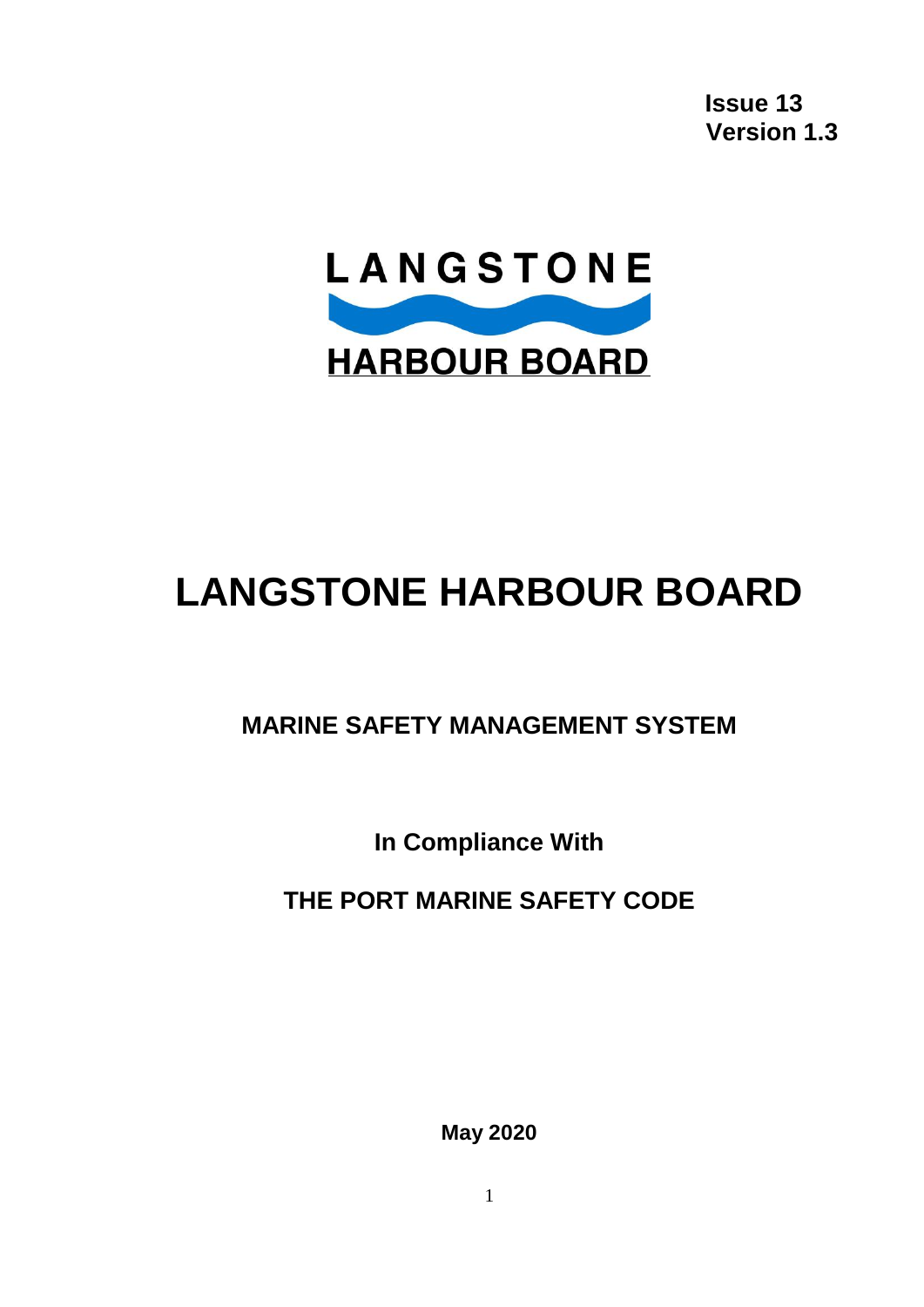| <b>VERSION CONTROL</b> |                |             |                                              |                 |
|------------------------|----------------|-------------|----------------------------------------------|-----------------|
| <b>ISSUE</b>           | <b>VERSION</b> | <b>DATE</b> | PRINCIPAL CHANGES                            | <b>INITIALS</b> |
| $\overline{2}$         |                | 07/2008     |                                              |                 |
| $\overline{3}$         |                | 08/2009     |                                              |                 |
| $\overline{4}$         |                | 08/2010     |                                              |                 |
| 5                      |                | 08/2011     |                                              |                 |
| 6                      |                | 08/2012     |                                              |                 |
| $\overline{7}$         |                | 09/2013     |                                              |                 |
| 8                      |                | 08/2014     |                                              |                 |
| $9\,$                  |                | 07/2015     |                                              |                 |
| 10                     |                | 07/2016     |                                              |                 |
| 11                     |                | 07/2017     |                                              |                 |
| $\overline{12}$        | 1.0            | 12/2018     |                                              | <b>NJ</b>       |
| 12                     | 1.1            | 05/2019     | Addition of index; consolidation of policies | <b>NJ</b>       |
| $\overline{12}$        | 1.2            | 11/2019     | Amendment to Management of Navigation        | <b>NJ</b>       |
| 13                     | 1.3            | 05/2020     | Incorporation of 2019 Audit Recommendations  | <b>NJ</b>       |
|                        |                |             |                                              |                 |
|                        |                |             |                                              |                 |
|                        |                |             |                                              |                 |
|                        |                |             |                                              |                 |
|                        |                |             |                                              |                 |
|                        |                |             |                                              |                 |
|                        |                |             |                                              |                 |
|                        |                |             |                                              |                 |
|                        |                |             |                                              |                 |
|                        |                |             |                                              |                 |

Copy 1 Harbour Manager

Copy 2 Harbour Office Copy 1 Harbour Mana<br>
Copy 2 Harbour Office<br>
Copy 3 LHB Website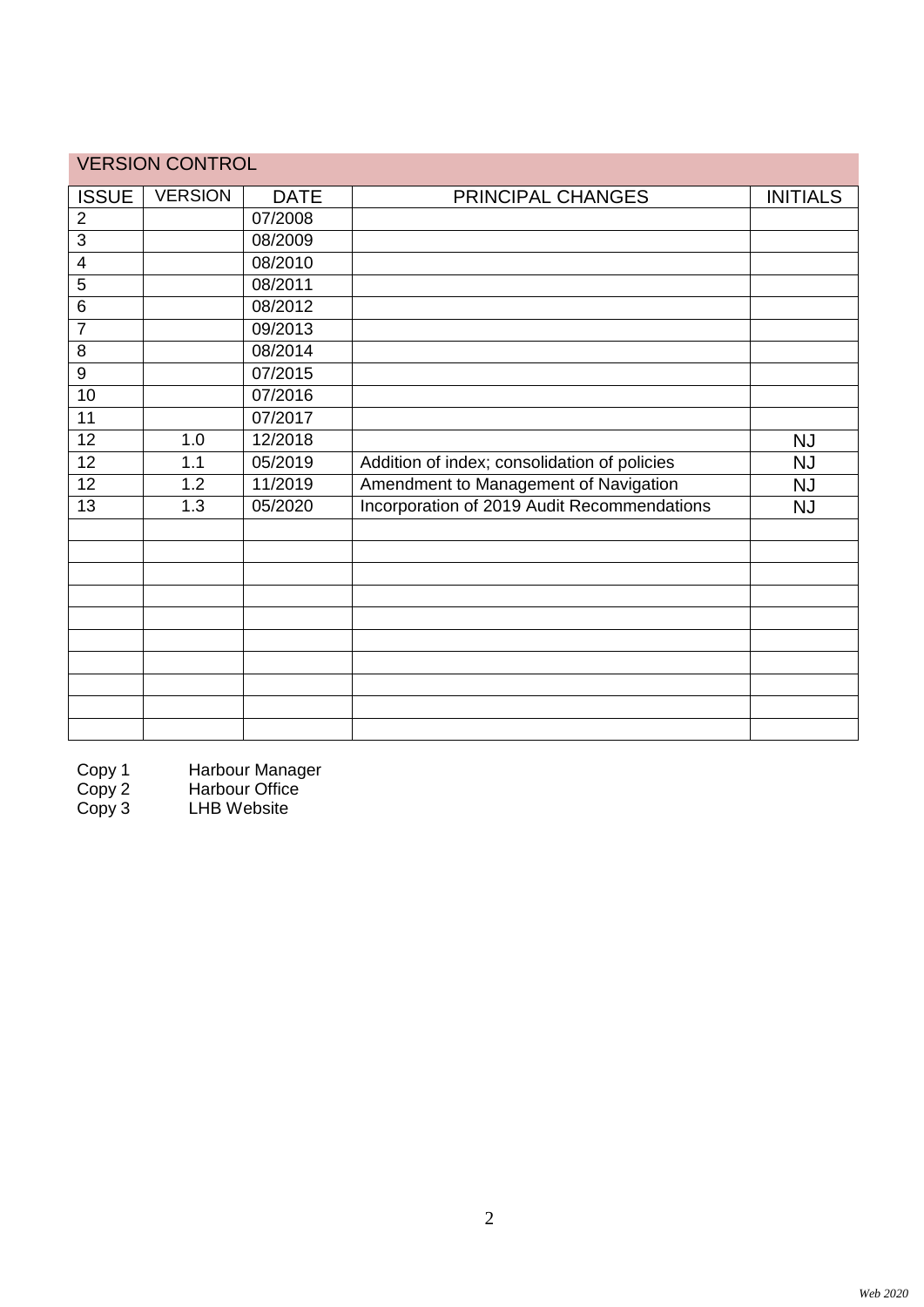#### **INDEX**

**Abandoned Vessels**, 29 Access and Guards, 22 Accountability, 6 **ACCOUNTABILITY**, 11 **Administration Assistant**, 14 **Administration Officer**, 14 Advisory Committee, 5, 7, 18 aids to navigation, 29 **Aim of This Document**, 8 **Anchorages**, 29 **Annual Review**, 38 **Assistant Harbour Master**, 14 **Authorisation of Pilots**, 35

**Background**, 7 **biodiversity**, 32 **BOARD MEMBERS**, 5 **Boatyard SOP**, 26 **Buoyage and Navigation Aids**, 29 Bye Laws, 25 **Byelaws**, 33

**CHART OF MSMS**, 10 Civil Contingencies Act 2004, 28 Command, Control & Coms, 24 **Competence**, 12 **CONSERVANCY**, 29 Conservation (Natural Habitats etc) Regulations 1995, 32 **CONSTITUTION**, 18 **CONSULTATION**, 18 **Craft Regulation**, 36

Dangerous Goods in Harbour Areas Regulations 2016, 28 Dangerous Vessels Act, 33 **Deputy Administration Officer**, 14 **Deputy Harbour Master**, 14 Designated Person, 11, 12 **Detailed Risk Assessments**, 19 Direction, 25 **Directions**, 33 **Diving**, 36 **Document and data control**, 39 **Dredging**, 36 duties, 7, 15, 39 Duty Holder, 9, 11, 12 **Dynamic Risk Assessment**, 19

EC Birds Directive, 32 **Education**, 32 Emergencies, 11, 28 **Emergency Organisation**, 28 Emergency Plans, 25 **employees**, 11, 12 Enforcement and Prosecution Policy, 8 **Engineering Support**, 12 Environment, 6, 18, 24, 32 **ENVIRONMENT**, 32 **Environment Officer**, 14 **Environmental Management Plan**, 32 Environmental Protection Policy, 8 Evaluate risks, 19

**Fuel**, 36

General SOP, 26

H & S Management System, 25 H & S Policy, 25 **Harbour Attendant/Patrol Officer**, 14 **Harbour Legislation**, 7 **Harbour Master**, 14 Harbour Office Work, 24 Harbour Policy, 25 Harbour users, 11 Harbours, Docks & Piers Clauses Act 1847, 29, 30 **Health and Safety**, 11 Health and Safety Policy, 8 Hydrographic Survey, 22 **Hydrography**, 29

Identify hazards, 19 Incident Investigation, 6 Incident investigations, 16 International Convention on Oil Pollution Preparedness, 28 **INTRODUCTION**, 7

**Langstone Harbour Board**, 7 Law, 24 **Limits of Jurisdiction (CHA)**, 8 **Limits of Jurisdiction (SHA)**, 8 Local Port Service, 33, 35

**Management of Navigation**, 33 **MANAGEMENT OF NAVIGATION**, 33 **MANAGEMENT OF SAFETY CONTROLS**, 21 **Managing Langstone Harbour**, 9 **Marine Accident Reporting**, 9 **Marine Safety Management System**, 6, 8, 9, 11, 12, 15, 20, 28, 33, 36, 38 **MARINE SERVICES**, 36 **MEASURE COMPLIANCE**, 37 Measuring, 6 Merchant Shipping Act, 25, 29 **Monitor and Measure**, 37 **Moorings**, 33

Natural Environment & Rural Communities Act 2006, 32 Navigation Buoys, 22 Navigational Safety Policy, 8 **NOMINATED BODIES**, 18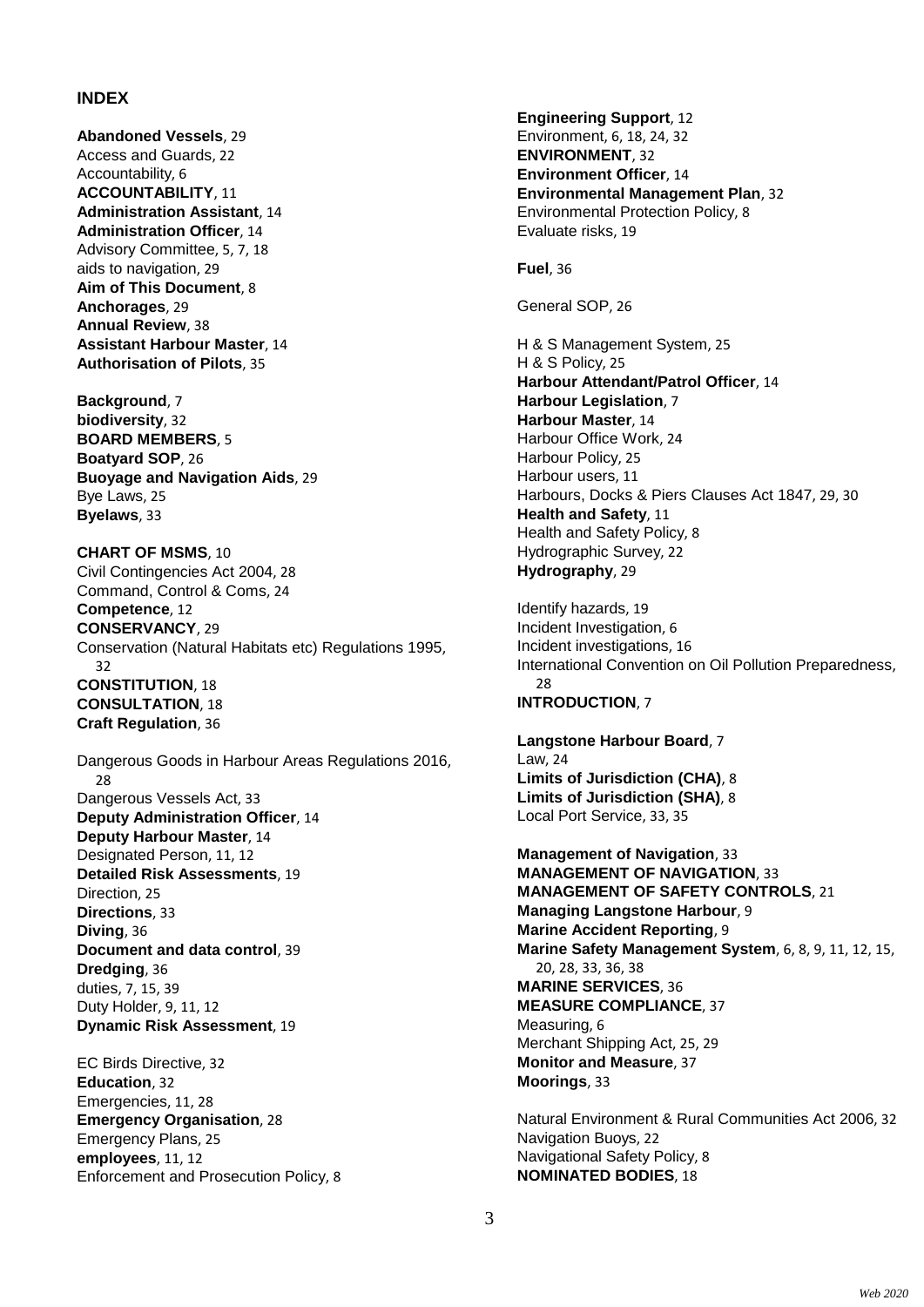Notices, 22

**OBSERVERS**, 18 Office SOP, 26 **Open Port Duty**, 8 Organisation, 6 **ORGANISATION**, 11 **ORGANISATION PLAN**, 13

Patrol Boats, 22 **Patrols**, 33 Personal, Protective Equipment, 22 Pier and Harbour Order (Langstone Harbour) Confirmation Act 1962, 7, 29 **PILOTAGE**, 35 Pilotage Act 1987, 7, 25, 33, 35 **Pilotage Exemption**, 35 Pilotage Policy, 8 Planning, 6 **PLANNING**, 17 **Policy Documents**, 8 **Pontoons SOP**, 27 **Port Passage Guidance**, 33 **Powers**, 7 **Powers to Regulate Navigation**, 33 **Prevailing Conditions**, 29 Procedures, 15, 22, 24, 25, 34 **Public Slipways SOP**, 27 **Publication of Plans**, 39 Publications, 22

Qualification Or Permits, 23

Record findings, 20 **Recording Accidents**, 37 **Recruitment**, 12 **REMOVE UNACCEPTABLE RISKS**, 20 Reporting of Accidents, 11

review, 28 Review, 6 **REVIEW**, 38 **Review Assessments**, 20 **Review of Pilotage**, 35 **RISK ASSESSMENT**, 19 **RISK ASSESSMENTS**, 17 **Role of the Harbour Master**, 12

**Safety Inspections**, 37 **SAFETY MANAGEMENT**, 1, 6, 7, 10, 17 **Salvage**, 36 **Seasonal Patrol Officer**, 14 **Slipway SOP**, 26 SoSRep, 33 special direction, 7 Special Directions, 33 **STAFF ROLES**, 13 **STANDARD OPERATING PROCEDURES**, 26 **SUMMARY**, 6 Supervision & Instruction, 24

**Towage**, 36 Town & Country Planning Act 1990, 32 Traffic management, 33 **Training for Emergencies**, 28 Training Policy, 8 **TRAINING POLICY**, 15 Training Programme, 25

**Vessel operations SOP**, 27

Wildlife and Countryside Act 1981, 32 **Workboats**, 36 **Works and Dredging Licences**, 29 Workshop SOP, 26 **Wrecks**, 29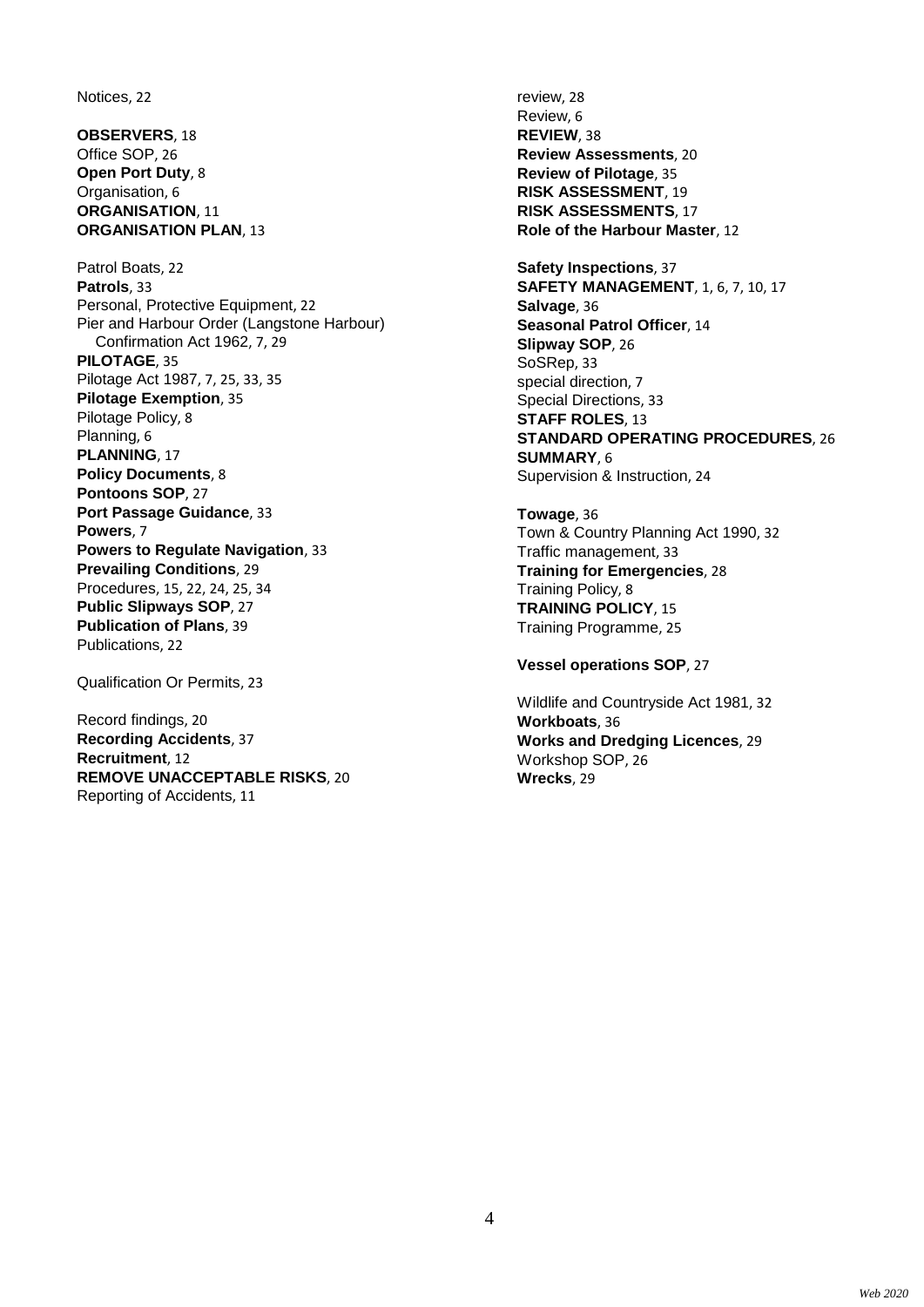## **MEMBERS OF THE LANGSTONE HARBOUR BOARD**

| Cllr Jackie Branson (Chair) -- -- Havant Borough Council  |  |                                                     |
|-----------------------------------------------------------|--|-----------------------------------------------------|
|                                                           |  | Cllr Graham Heaney -- -- Portsmouth City Council    |
|                                                           |  | Cllr Mark Inkster -- -- Havant Borough Council      |
|                                                           |  | Cllr Hugh Mason -- -- Portsmouth City Council       |
| Cllr Lee Mason (Vice-Chair) -- -- Portsmouth City Council |  |                                                     |
|                                                           |  | Cllr Robert New -- -- Portsmouth City Council       |
|                                                           |  | Mr Mark Pullen -- -- Advisory Committee             |
|                                                           |  | Cllr Lance Quantrill -- -- Hampshire County Council |
|                                                           |  | Cllr Rosie Raines -- -- Havant Borough Council      |
|                                                           |  | Cllr Isobel Scott -- -- Havant Borough Council      |
|                                                           |  | Cllr Jeanette Smith -- -- Portsmouth City Council   |
|                                                           |  | Mr Paul Tansom -- -- Advisory Committee             |
|                                                           |  | Cllr Julie Thain-Smith -- -- Havant Borough Council |
|                                                           |  | Cllr Joanne Thomas -- -- Havant Borough Council     |
|                                                           |  | Cllr Matt Winnington -- -- Portsmouth City Council  |
|                                                           |  |                                                     |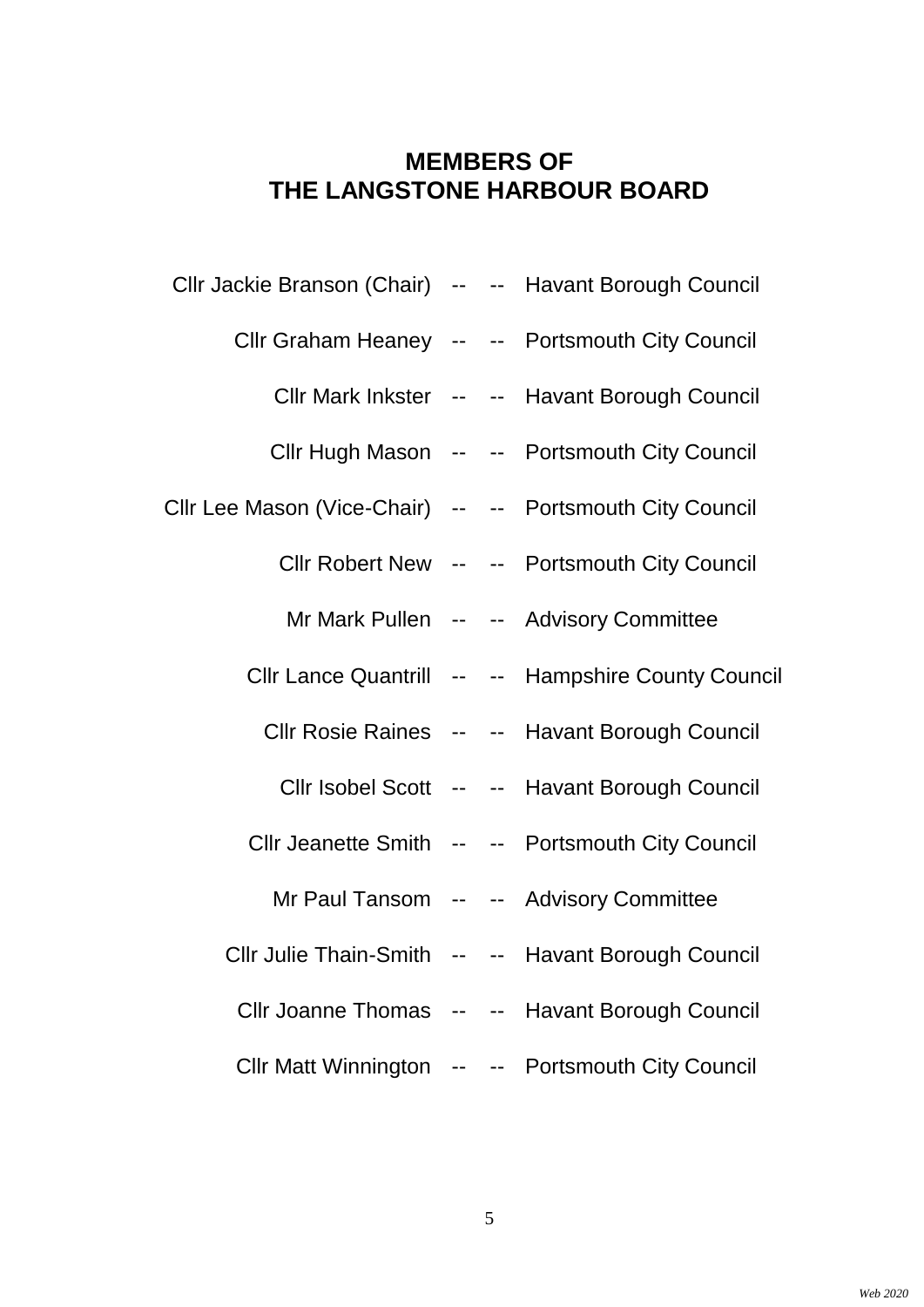## **LANGSTONE HARBOUR BOARD MARINE SAFETY MANAGEMENT SYSTEM**

### **IN COMPLIANCE WITH THE PORT MARINE SAFETY CODE**

### **SUMMARY**

### **Purpose: To have a Marine Safety Management System that is structured, cohesive and auditable.**

| Introduction          |            | Langstone Harbour Board's constitution, powers and<br>procedures comply with the Port Marine Safety Code<br>(PMSC), as revised November 2016. This document<br>summarises the Langstone Harbour Board Marine Safety<br>Management System. The 10 compliance measures<br>described in the Code are covered in the 7 essential elements<br>of policy, organisation, planning, measurement, review,<br>recording and continuous improvement. |  |
|-----------------------|------------|-------------------------------------------------------------------------------------------------------------------------------------------------------------------------------------------------------------------------------------------------------------------------------------------------------------------------------------------------------------------------------------------------------------------------------------------|--|
| 1. Accountability for |            | Discharging the responsibilities of the Duty Holder to comply                                                                                                                                                                                                                                                                                                                                                                             |  |
| <b>Marine Safety</b>  |            | with the Port Marine Safety Code                                                                                                                                                                                                                                                                                                                                                                                                          |  |
| 2. Organisation       | 2.1        | Establishing a positive organizational culture that puts the                                                                                                                                                                                                                                                                                                                                                                              |  |
|                       |            | policies into effective practice.                                                                                                                                                                                                                                                                                                                                                                                                         |  |
|                       | 2.2        | <b>Organisation Chart</b>                                                                                                                                                                                                                                                                                                                                                                                                                 |  |
|                       | 2.2.1      | <b>Staff Roles</b>                                                                                                                                                                                                                                                                                                                                                                                                                        |  |
|                       | 2.3        | Training                                                                                                                                                                                                                                                                                                                                                                                                                                  |  |
|                       | 2.4<br>3.1 | Incident Investigation                                                                                                                                                                                                                                                                                                                                                                                                                    |  |
| 3. Planning           |            | Chart of Planning System, for planning, implementation,                                                                                                                                                                                                                                                                                                                                                                                   |  |
|                       | 3.2        | standards and procedures                                                                                                                                                                                                                                                                                                                                                                                                                  |  |
|                       | 3.3        | <b>Consultation with Harbour Users</b>                                                                                                                                                                                                                                                                                                                                                                                                    |  |
|                       |            | Assessing risk and then adopting a planned and systematic                                                                                                                                                                                                                                                                                                                                                                                 |  |
|                       |            | approach to policy implementation. Risk assessments are                                                                                                                                                                                                                                                                                                                                                                                   |  |
|                       |            | the key for judging what safety plans are needed.                                                                                                                                                                                                                                                                                                                                                                                         |  |
|                       | 3.4        | Unacceptable Risks to be removed                                                                                                                                                                                                                                                                                                                                                                                                          |  |
|                       | 3.5        | <b>Management of Safety Controls</b>                                                                                                                                                                                                                                                                                                                                                                                                      |  |
|                       | 3.6        | Management of Safety Controls - Checklist                                                                                                                                                                                                                                                                                                                                                                                                 |  |
|                       | 3.6.1      | <b>Standard Operating Procedures</b>                                                                                                                                                                                                                                                                                                                                                                                                      |  |
|                       | 3.7.1      | Emergency plans                                                                                                                                                                                                                                                                                                                                                                                                                           |  |
|                       | 3.7.2      | Conservancy                                                                                                                                                                                                                                                                                                                                                                                                                               |  |
|                       | 3.7.3      | Environment                                                                                                                                                                                                                                                                                                                                                                                                                               |  |
|                       | 3.7.4      | Management of Navigation                                                                                                                                                                                                                                                                                                                                                                                                                  |  |
|                       | 3.7.5      | Pilotage                                                                                                                                                                                                                                                                                                                                                                                                                                  |  |
|                       | 3.7.6      | <b>Marine Services</b>                                                                                                                                                                                                                                                                                                                                                                                                                    |  |
| 4. Measuring          |            | Measuring health and safety performance against                                                                                                                                                                                                                                                                                                                                                                                           |  |
| 5. Review             |            | predetermined standards.<br>Auditing, monitoring and reviewing the performance so that                                                                                                                                                                                                                                                                                                                                                    |  |
|                       |            |                                                                                                                                                                                                                                                                                                                                                                                                                                           |  |
|                       |            | lessons are learned from all the relevant experience and are<br>effectively applied.                                                                                                                                                                                                                                                                                                                                                      |  |
| 6. Recording          |            | Maintaining a record of due diligence and publishing the                                                                                                                                                                                                                                                                                                                                                                                  |  |
|                       |            | Marine Safety Management System                                                                                                                                                                                                                                                                                                                                                                                                           |  |
| 7. Continuous         |            | The Board is responsible for policy. The Harbour Master is                                                                                                                                                                                                                                                                                                                                                                                |  |
| Improvement           |            | responsible for the organisation and the facilities. The Staff                                                                                                                                                                                                                                                                                                                                                                            |  |
|                       |            | implement the policy. Together these three categories form                                                                                                                                                                                                                                                                                                                                                                                |  |
|                       |            | the system that puts policy into effective practice.                                                                                                                                                                                                                                                                                                                                                                                      |  |
|                       |            |                                                                                                                                                                                                                                                                                                                                                                                                                                           |  |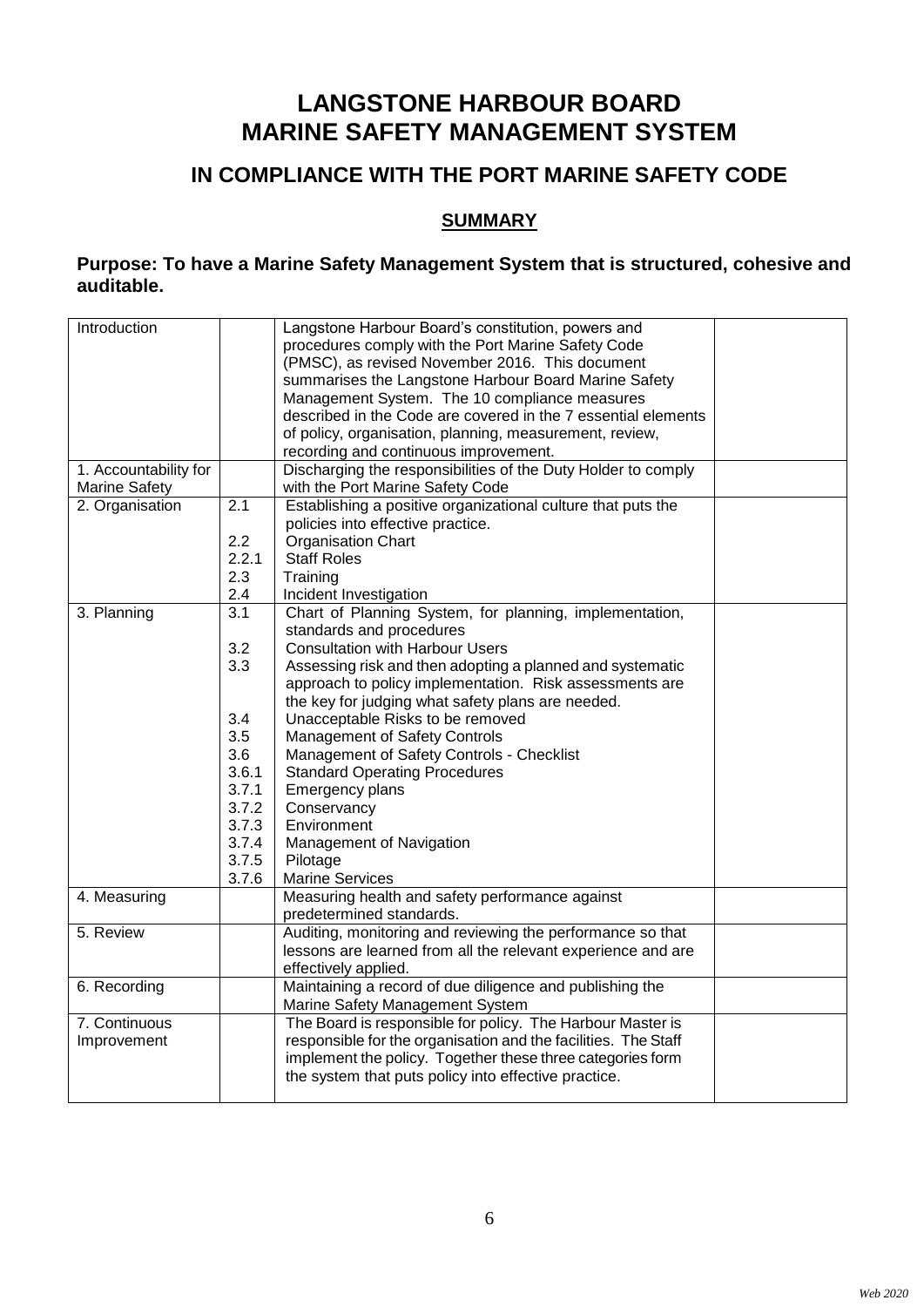## **INTRODUCTION**

### **Background**

The Port Marine Safety Code (PMSC) was published in March 2000 by (DTLR) Ports Division, and most recently revised in November 2016. It aims to establish an agreed national standard for port marine safety and a measure by which harbour authorities can be held accountable for the legal powers and duties which they have to run their harbours safely. The Code is supported by a Guide to Good Practice on Port marine Operations, which is kept under continuous review.

### **Langstone Harbour Board**

The plans and policies for the Harbour discharge the roles and statutory duties which are placed on the Harbour by the Pier and Harbour Order (Langstone Harbour) Confirmation Act 1962, as amended.

The Statutory Harbour Authority for Langstone Harbour is the Langstone Harbour Board, which includes representatives from Havant Borough Council, Portsmouth City Council, Hampshire County Council and the statutory Advisory Committee. The terms of reference of the Langstone Harbour Board are to administer Langstone Harbour in accordance with the 1962 Act (as amended) and the principles of governance promoted through published governance guidance from DfT, the latest of which is Ports Good Governance Guidance (2018). LHB will meet or exceed the standards required by the Port Marine Safety Code and safety law.

The 1962 Act incorporates certain sections of the 1847 Harbours, Docks and Piers Clauses Act that give the Harbour Master statutory powers, including powers of special direction, for the management of the Harbour. Additionally, the 1964 Harbours Act empowers the Board to fix rates at the level required to meet its statutory obligations.

Langstone Harbour Board is a Competent Harbour Authority (CHA) under the Pilotage Act, 1987.

### **Harbour Legislation**

The Local Act and amendments from which LHB derives its powers and obligations are as follows:

Pier and Harbour Order (Langstone Harbour) Confirmation Act 1962

The Langstone Harbour Revision Order 1985 (SI1985/1554)

The Langstone Harbour Revision Order 1990 (SI1990/615)

The Langstone Harbour Revision Order 1999 (SI1999/266)

The Langstone (Pilotage) Harbour Revision Order 2005 (SI2005/1141)

### **Powers**

Existing powers shall be reviewed on a periodic basis, to avoid a failure in discharging duties or risk exceeding powers. The Marine Navigation Act 2013 introduced amendments to the Harbours Act 1964 and Pilotage Act 1987 in relation to powers of direction and pilotage exemption certificates respectively.

Sections 30 to 38 of Part III of the 1962 Act confer the following powers on the Board:

- 30.Powers as to moorings etc
- 31.Penalty for obstruction works etc
- 32.Powers with respect to disposal of wrecks
- 33.Protection of Crown interests in wrecks
- 34.Byelaws
- 35.Byelaws to remain in force
- 36.Charges for services not otherwise provided for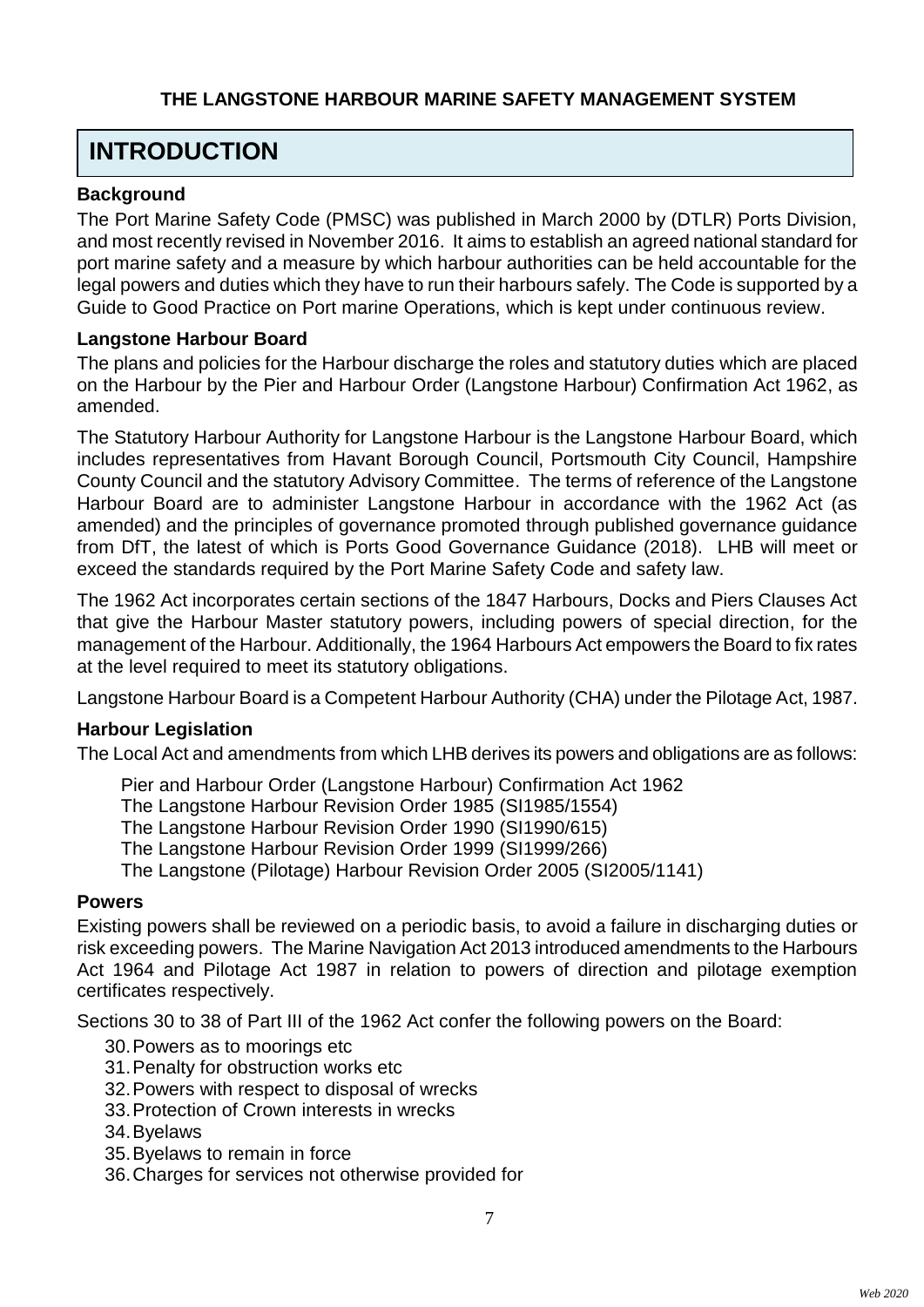37.Lighting and buoying of harbour 38.Power to take lands by agreement

### **The 1847 Act**

The Harbours, Docks & Piers Clauses Act, 1847 is incorporated with SI1985/1554 except for the following sections: 6 to 27, 31, 37 to 42, 47 to 50, 59, 60, 66, 67, 79, 80, 81, 82, 84 to 98 and 101.

### **Limits of Jurisdiction (SHA)**

The limit of jurisdiction of the statutory harbour authority (SHA) within Langstone Harbour is Mean High Water (MHW). The harbour authority's jurisdiction extends to the railway bridge over Hilsea Creek in the northwest and to the line of the disused Hayling Railway Bridge in the northeast. The southern limit of the SHA is a line between Eastney Point and Gunner Point.

### **Limits of Jurisdiction (CHA)**

The limits within which the Authority shall have jurisdiction for the purposes of pilotage under Part I of the Pilotage Act 1987 shall include (in addition to the Harbour, as defined above) the area of the Solent outside the Harbour as lies to the west of Longitude 001 $^{\circ}$  00.0'W, to the north of a line bearing 090 $^{\rm o}$  from Saint Helen's Fort (Latitude 50 $^{\rm o}$  42.28'N. Longitude 001 $^{\rm o}$  04.96'W) and to the east of a line bearing 000 $^{\circ}$  from Saint Helen's Fort to latitude 50 $^{\circ}$  44.0'N, thence to the east end of the Eastney Point outfall (Latitude 50 $^{\circ}$  47.2'N. Longitude 001 $^{\circ}$  01.6'W)

### **Open Port Duty**

Section 33 of the 1847 Act, known as the "Open Port Duty", is incorporated in the 1962 Act. This provision means that upon payment of rates and other conditions set by the Board the harbour must be open to anyone for shipping or unshipping of goods and the embarking and landing of passengers.

### **The Aim of This Document**

The aim of this document is to describe and direct how the Langstone Harbour Board complies with the PMSC and how it will continue to do so.

Members of the Harbour Board are individually and collectively accountable for meeting the standards of the Code, thereby ensuring the safety of their staff and all who are affected by their activities through effective management of the organisation and the harbour. To discharge this duty, the Board's Marine Safety Management System reflects both the requirements of the Health and Safety at Work Act and associated regulations as they relate to marine safety and the requirements of the PMSC relating to the harbour and its approaches, harbour users, the public and the harbour environment.

#### **Policy Documents**

In addition to the Safety Plan for Marine Operations published in April 2019 the following policies, which have been approved by the Board, underpin the Marine Safety Management for Langstone Harbour:

- 1. Port Marine Safety Code General Policy
- 2. Navigational Safety Policy
- 3. Pilotage Policy
- 4. Enforcement and Prosecution Policy
- 5. Environmental Protection Policy
- 6. Health and Safety Policy
- 7. Training Policy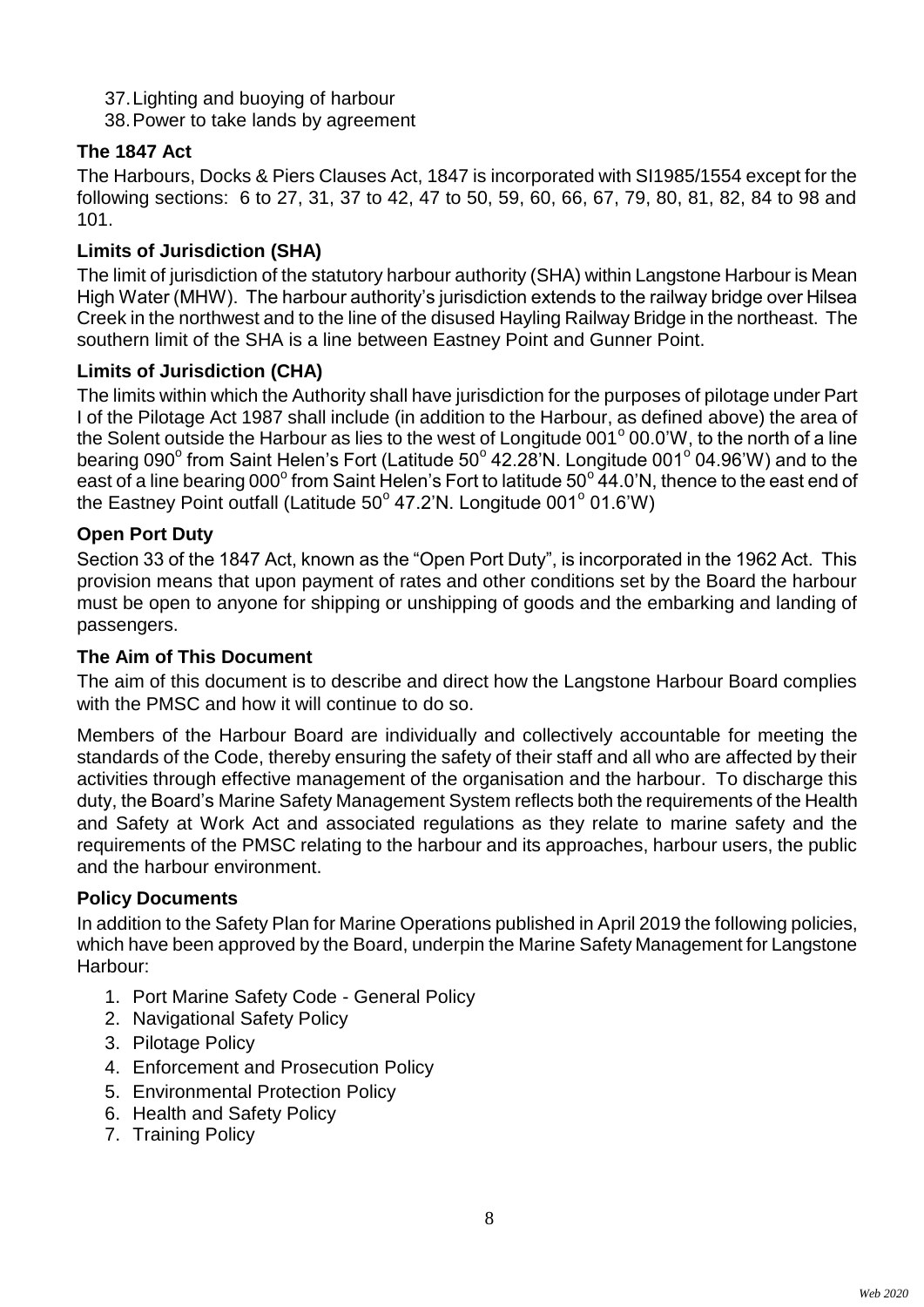### **Managing Langstone Harbour - The Marine Safety Management System**

The Langstone Harbour Board is a safety conscious and publicly accountable body. It is committed to undertaking and regulating marine operations in a way that safeguards the harbour, its users, the public and the environment.

Members of the Langstone Harbour Board are, jointly, the Duty Holder in accordance with the PMSC and are accountable for safe and efficient operations. The Board has an established Marine Safety Management System, the components of which are shown diagrammatically below.

LHB carries out all its functions with special regard to possible environmental impact, protecting from damage and pollution to the marine environment, the landscape, heritage and amenity of Langstone Harbour.

LHB also:

- confirms the roles and responsibilities of key personnel at the harbour authority;
- outlines present procedures for marine safety within the harbour and its approaches;
- measures performance against targets, after building a database recording incidents, including near misses;
- refers to emergency plans that would need to be exercised; and
- is audited annually.

The Standard Operating Procedures that support the Marine Safety Management System are referenced at s3.6.1.

Management of these safety controls and procedures is set out in existing public documents, which, together, form a cohesive web of management. As appropriate, PMSC standards are cross-referenced to relevant sections of these documents:

- The Pier and Harbours (Langstone Harbour) Confirmation Act 1962, as amended.
- Langstone Harbour Board Byelaws, 1994
- Local Notices to Mariners and Harbour Publications, such as the Langstone Harbour Guide
- Langstone Harbour Emergency Plan
- Langstone Harbour Oil Spill Contingency Plan, "Langspill"
- Langstone Harbour Waste Management Plan.
- The LHB Business Plan.
- Admiralty Chart 3418
- Langstone Harbour Health & Safety Policy and Risk Assessments

### **Marine Accident Reporting and Investigation**

Marine Accidents are reported in accordance with the requirements of the Merchant Shipping (Accident Reporting and Investigation) Regulations 2012 and Marine Guidance Note MGN 564 – 'Marine Casualty and Marine Incident Reporting'.

The Harbour Authority will investigate and produce a written report on any reportable marine accident.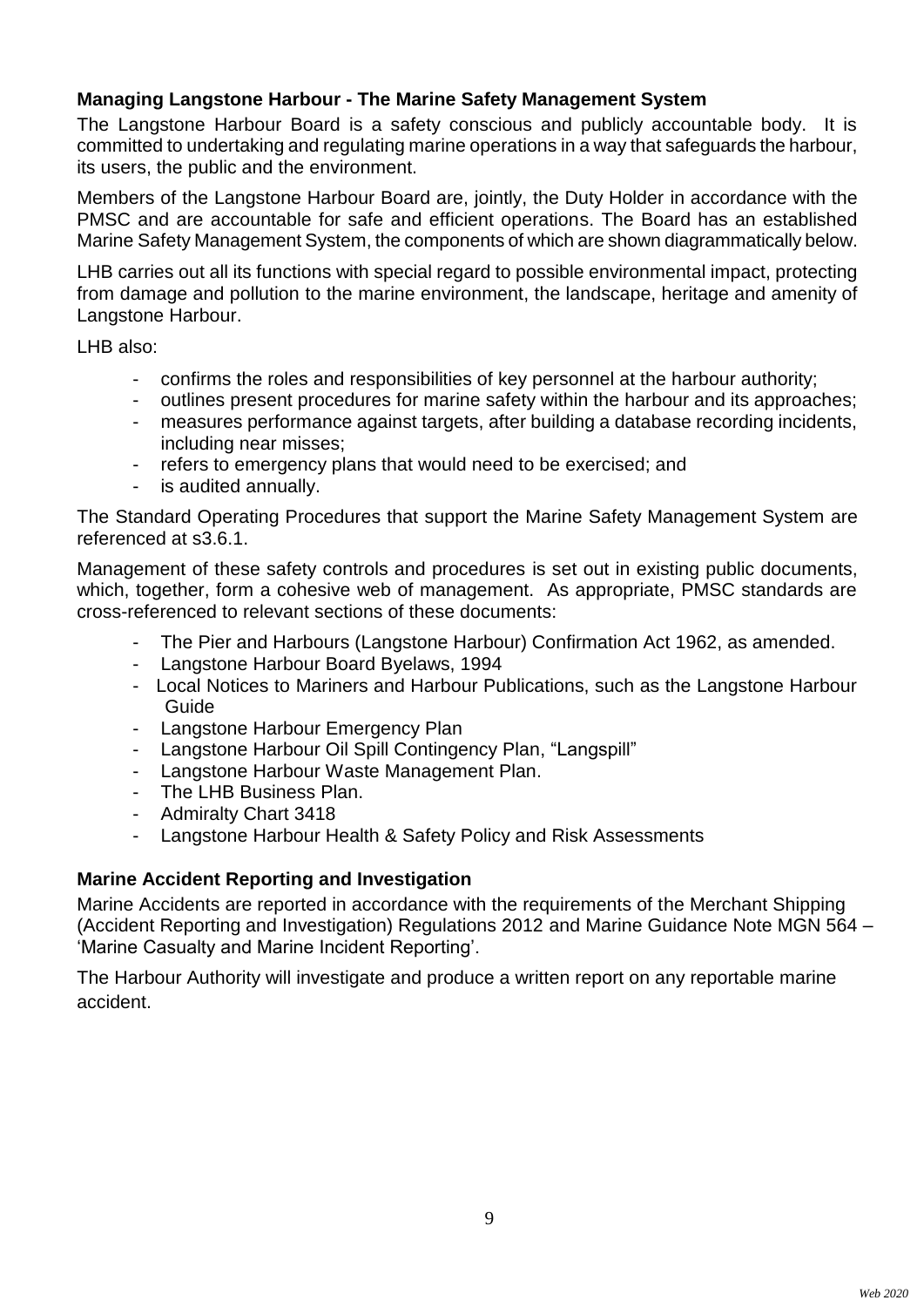## **OUTLINE CHART OF MARINE SAFETY MANAGEMENT SYSTEM**

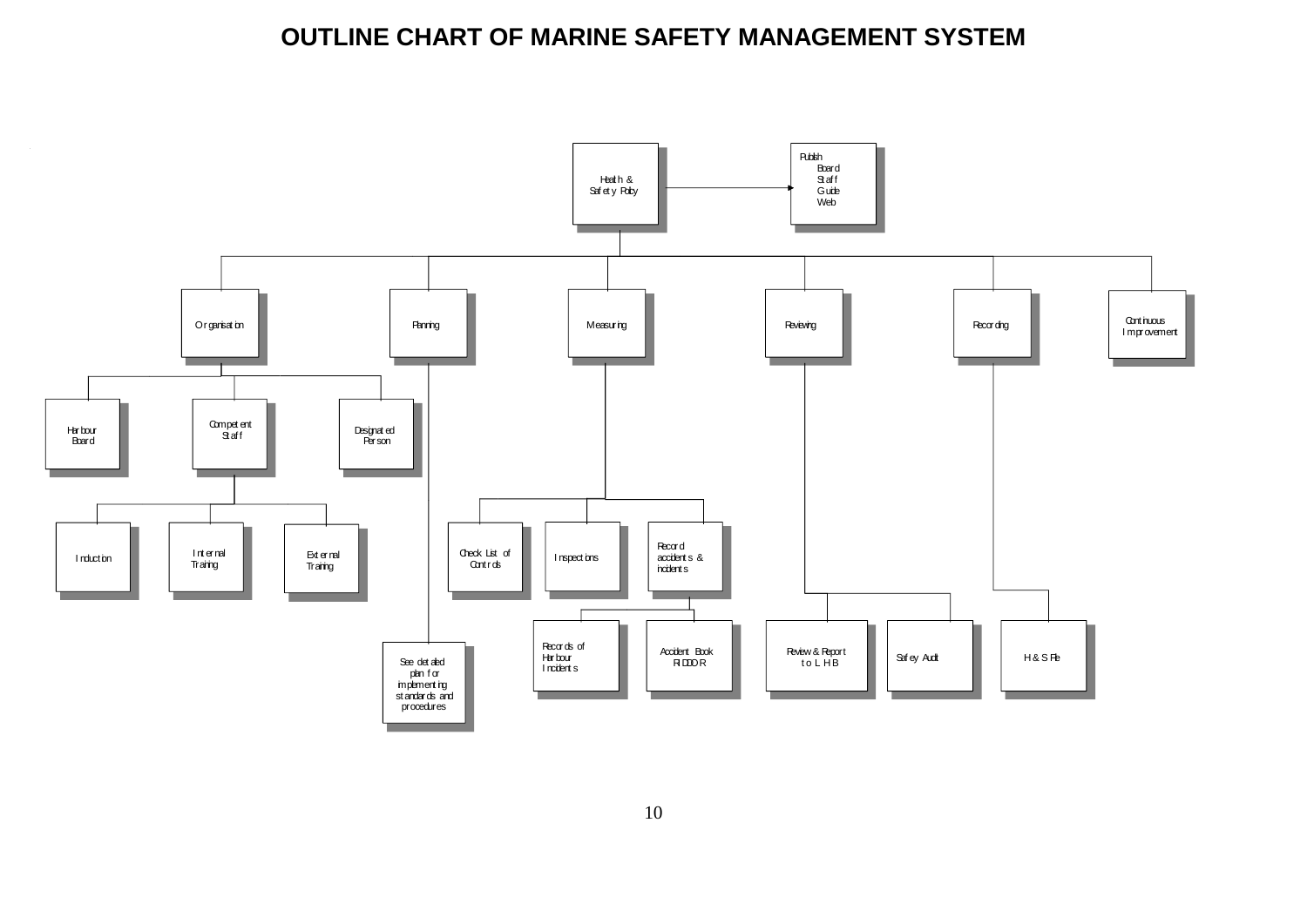## **1. ACCOUNTABILITY FOR MARINE SAFETY**

**The Duty Holder is the Harbour Board, whose members are individually and collectively accountable for compliance with the Port Marine Safety Code. A Designated Person has been appointed to provide independent assurance about the operation of the marine safety management system**

### **All employees have a duty;**

- To take reasonable care regarding their own health and safety and that of other harbour users who may be affected by their acts or omissions.
- To comply with all harbour safety procedures laid down by Langstone Harbour Board.
- To report hazard, risk, accident, incident or near miss to the Harbour Master.

### **Harbour users operating either commercially or for pleasure are responsible for;**

- Their own health and safety and that of other harbour users insofar as they may be affected by their acts or omissions.
- Complying with byelaws, directions and other regulations aimed at ensuring the safe use of the Harbour.

### **Marine Safety Management System;**

The Langstone Harbour Board has adopted a marine safety management system that includes policies for management of navigation, pilotage, conservancy, environment, emergency plans and marine services.

### **Nominated Harbour Safety Officer**

The Harbour Master is the Safety Officer and the competent person responsible for fire safety. In his absence urgent harbour safety matters should be referred to the Deputy Harbour Master.

### **Emergencies in the Harbour**

Emergencies where life is in danger must be notified at once to the Coastguard by dialing 999 or 121 or through VHF channel 16.

Other emergencies should be notified to the duty harbour master by the quickest available means. The nearest hospital is Queen Alexandra Hospital, Cosham.

### **Reporting of Accidents Incidents and Near Misses**

The public are asked to bring matters of safety - all accidents, incidents and near misses – promptly to the attention of the Harbour Master at the Harbour Office, phone 023 9246 3419

The reports will be used to help in assessment of the effectiveness of the harbour Marine Safety Management System.

## **2.1 ORGANISATION**

**It is to be made clear who are the Duty Holder and the Designated Person and what their roles are. LHB set the policy and the strategy. The Harbour Master and staff provide the means of implementing the policy. Any decisions taken or policy set must take into account any issues related to harbour safety.** 

The consideration of such issues is to be minuted. Members of the Langstone Harbour Board are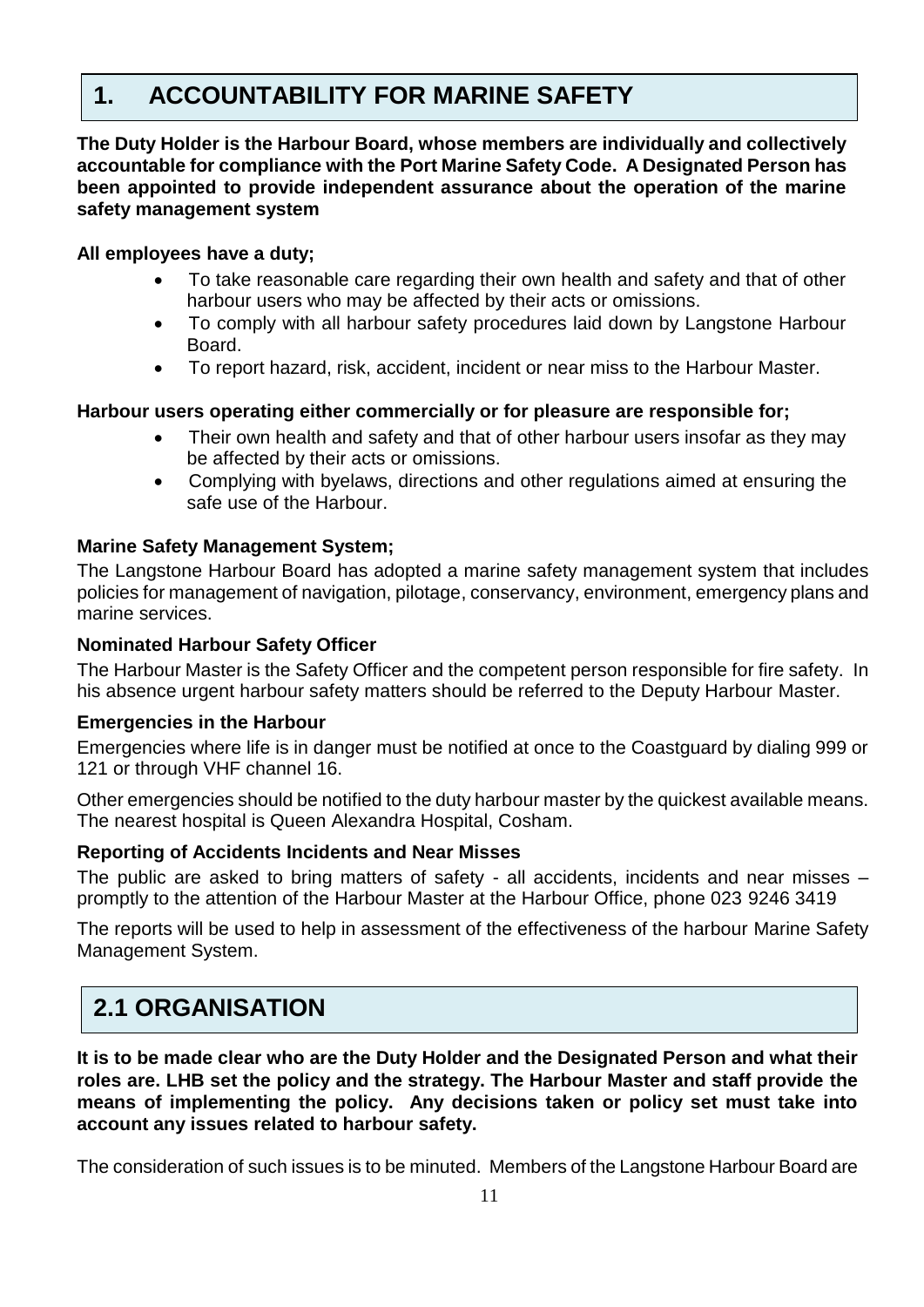the Duty Holder and are collectively and individually responsible for compliance with the Port Marine Safety Code and they cannot assign or delegate their accountability for compliance with the Code on the grounds they do not have particular skills.

The "Designated Person" as described in the PMSC is Monty Smedley of ABP Marine Environmental Research Ltd who provides independent assurance to the Board by means of an annual audit of the Marine Safety Management System. The Designated Person has direct access to the Duty Holder.

### **Role of the Harbour Master**

The Harbour Master is responsible for management and control of Langstone Harbour in fulfilling the statutory functions of the Board and Harbour Master (& Collector), including pilotage functions, safety and conservancy. The Harbour Master also ensures that all health & safety arrangements and other safety functions of the Board are compliant with relevant legislation and government requirements for ports.

### **Engineering Support**

The Engineer to the Board is part of the Senior Management Team. In addition to responsibility for repair and maintenance of major structures, the Engineer is responsible for the procurement of civil engineering work and other similar work.

The delegation of responsibility is contained in the detailed job descriptions for all harbour staff.

The organisation of the harbour staff is shown in the Organisation Chart below.

### **Competence Standards**

Employees of the Harbour are recruited and selected on their suitability to fill their job descriptions after standards and levels of qualifications have been set for various employees and contractors. Employees are appraised annually and, at that time, their job description, performance and training requirements are reviewed. Each employee is made aware of his/her responsibility for safety management. Documents pertaining to harbour staff are held in confidential personnel files at the harbour office.

#### **Recruitment**

The Harbour Master recruits suitably qualified staff to fill the roles set out in the following Organisation Plan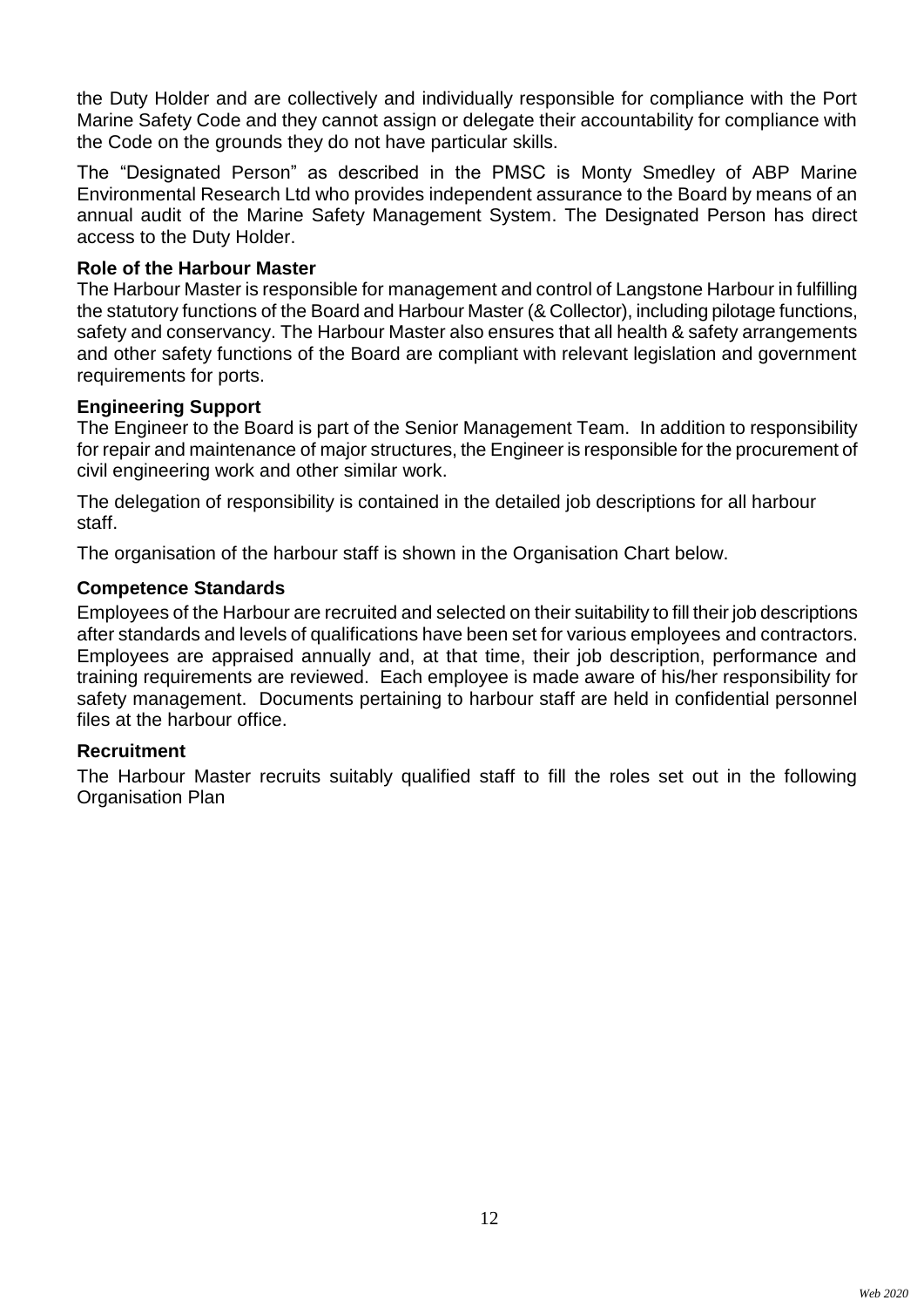## **2.2 LANGSTONE HARBOUR BOARD – ORGANISATION PLAN**

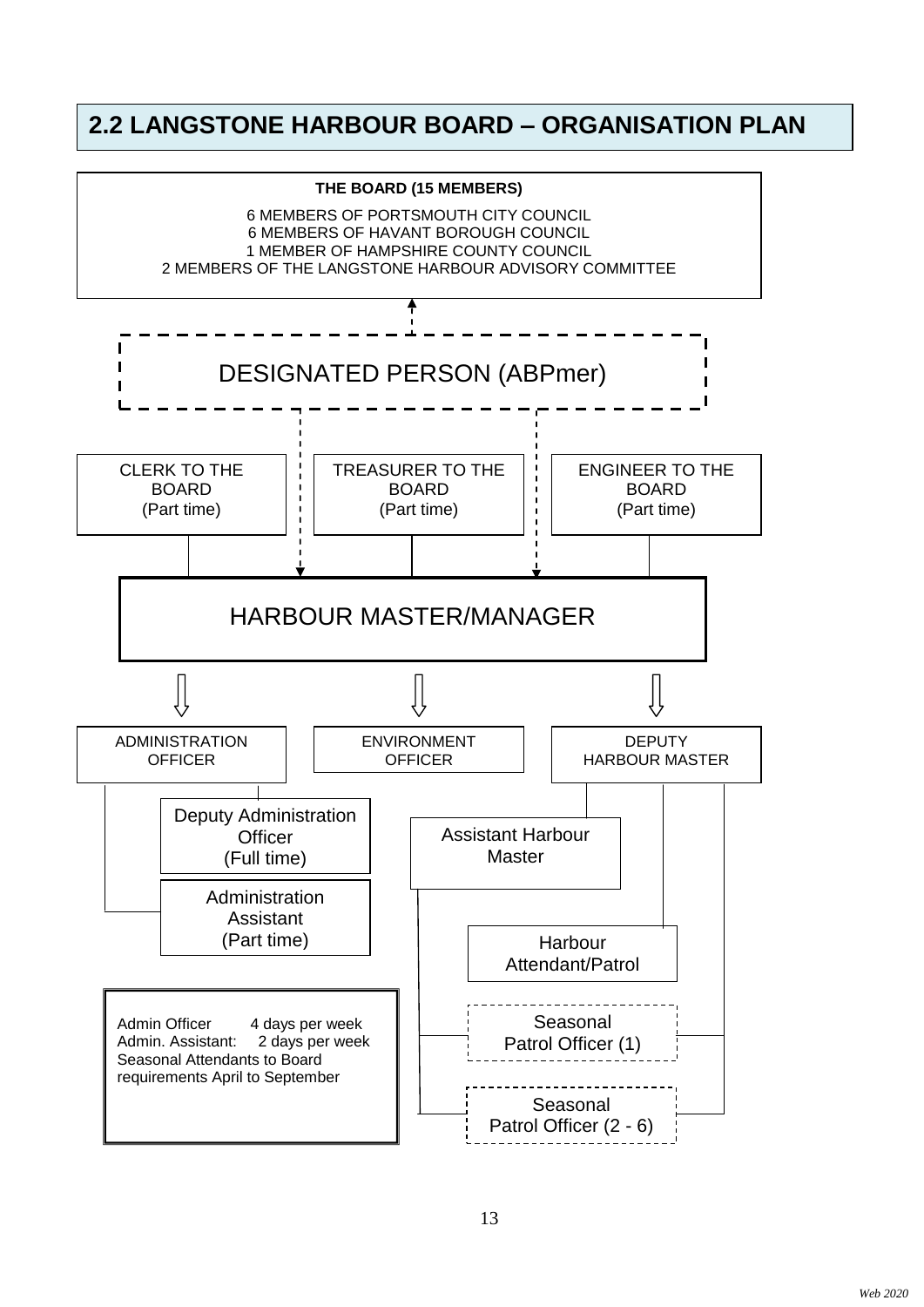## **2.2.1 STAFF ROLES**

**Harbour Master** The Harbour Master is responsible for management and control of Langstone Harbour in fulfilling the statutory functions of the Board and Harbour Master (& Collector), including pilotage functions, safety and conservancy. The Harbour Master also ensures that all health & safety arrangements and other safety functions of the Board are compliant with relevant legislation and government requirements for ports.

**Deputy Harbour Master** Under the guidance of the Harbour Master/Manager, management and control of Langstone Harbour in accordance with the Board's statutory responsibilities, national port marine safety requirements and the Board's operating procedures. Balancing the needs of users and safeguarding the assets and interests of the Langstone Harbour Board. Providing effective control of harbour activities in peak periods and undertaking annual inspection and maintenance of moorings and navigation assets.

**Assistant Harbour Master** To assist with the management and control of Langstone Harbour in accordance with the Board's statutory responsibilities, national port marine safety requirements and the Board's operating procedures. Balancing the needs of users and safeguarding the assets and interests of the Langstone Harbour Board. Providing effective control of harbour activities in peak periods and participating in the delivery of marine services.

**Harbour Attendant/Patrol Officer** To work in conjunction with the Harbour Master and Deputy Harbour Master in providing and maintaining the Board's services to harbour users. To provide these services in accordance with the Health & Safety policy of the Board and in compliance with the Board's arrangements to ensure marine safety in the harbour.

**Administration Officer** To be responsible to the Harbour Manager for the Board's day-today administration and personnel functions, including the efficient operation of all office systems and procedures. Supervision of the Board's administrative and clerical staff. The post holder is responsible for the allocation of moorings.

**Deputy Administration Officer** Under the direction the Administration Officer assume day-today responsibility for the Board's administration, including the efficient operation of all office systems and procedures. To assist with the supervision of the Board's administrative and clerical staff. To provide cover for the Administration Officer during periods of leave or sickness.

**Administration Assistant** Clerical, computer and word processing tasks in support of the administrative function of the Board; including maintenance of a computer database for the purpose of cost/income allocations, budget-monitoring statements and provision of operational management information.

**Environment Officer** To manage the natural environment of the Harbour and its environs in accordance with the Harbour Management Plan and other statutory management schemes.

### **Seasonal Patrol Officer** (Team of up to 6, Easter to end of October)

To work under the supervision of the Duty Harbour Master in providing and maintaining the Board's services to harbour users. In particular, the provision of patrols afloat and the provision of advice and information to harbour users on slipways and in other parts of the harbour. The post holder will be required to collect dues and to assist in controlling harbour activities. To provide these services in accordance with the Health & Safety policy of the Board and in compliance with the Board's arrangements to ensure marine safety in the harbour.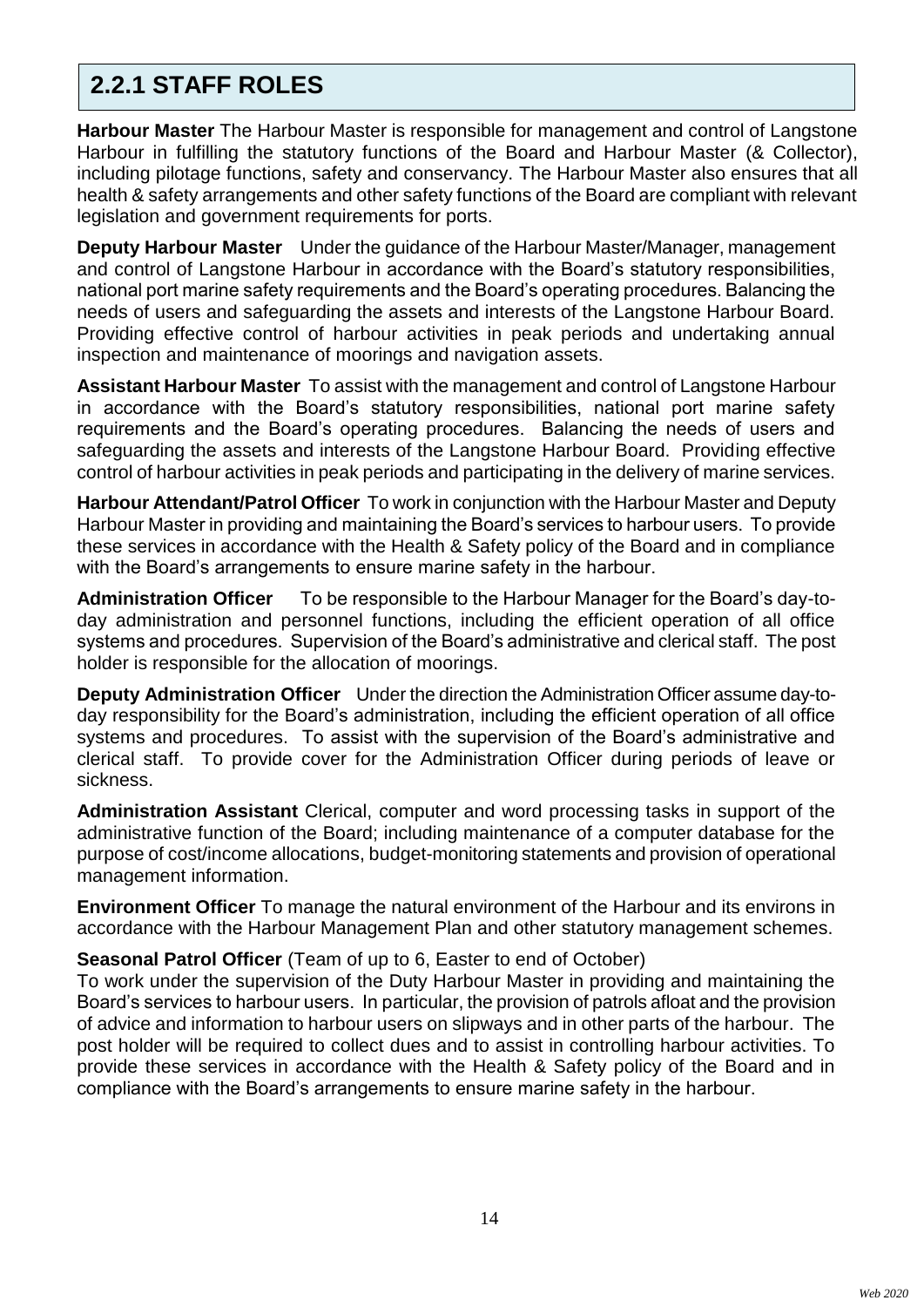## **2.3 TRAINING**

**It is recognised that the successful implementation of the Harbour's Marine Safety Management System can only be achieved through a policy of continuous training, with regular reviews of specific training requirements.**

**Training will be undertaken where appropriate for all members of staff in order to provide the services required by the Board and to meet the required standards.** 

- Competence shall be defined in terms of appropriate education, instruction, training and experience.
- Safety training is regarded as an indispensable ingredient of an effective Marine Safety Management system and programme as it is with Health and Safety matters. It is essential that all persons involved in the management and operation of the port are trained to perform their roles safely.
- The main training profile for the Harbour Board is to ensure that all members of staff are qualified to operate all the Harbour launches, respond to pollution events and operate the many items of equipment used in the daily operation of the Harbour. This includes the re-validation of these qualifications where necessary. Training is seen as continuous to meet the ever-increasing demands made on the Board and its staff.
- It is vital that new members of staff are promptly qualified in those areas where deficiencies are recognised. Members of staff are trained both internally and externally to achieve the requisite level of competence. Staff will not be permitted to undertake tasks without supervision unless they are adequately trained.
- Staff are trained to Standard Operating Procedures, which form a crucial part of the implementation of the Marine Safety Management System.
- Records of training will show clearly the type and the date of training received and a schedule of future training requirements.
- Close links have been established with a local accredited RYA training establishment for training and accrediting newly recruited personnel. Further training on launch driving is provided in house.
- All permanent members of staff working afloat have undertaken a qualification at least equivalent to RYA Advanced Powerboat Level II.
- There is induction training for seasonal staff prior to commencing their duties, in line with the requirements of the Port Marine Safety Code
- The importance of "on the job" training in the workplace should not be underestimated as it forms an invaluable part of the overall training requirement.
- LHB assesses the fitness and competence of all persons appointed to positions with responsibility for safe navigation.
- Regular staff meetings are held to ensure good communications and quality, both in service and in delivering health and safety.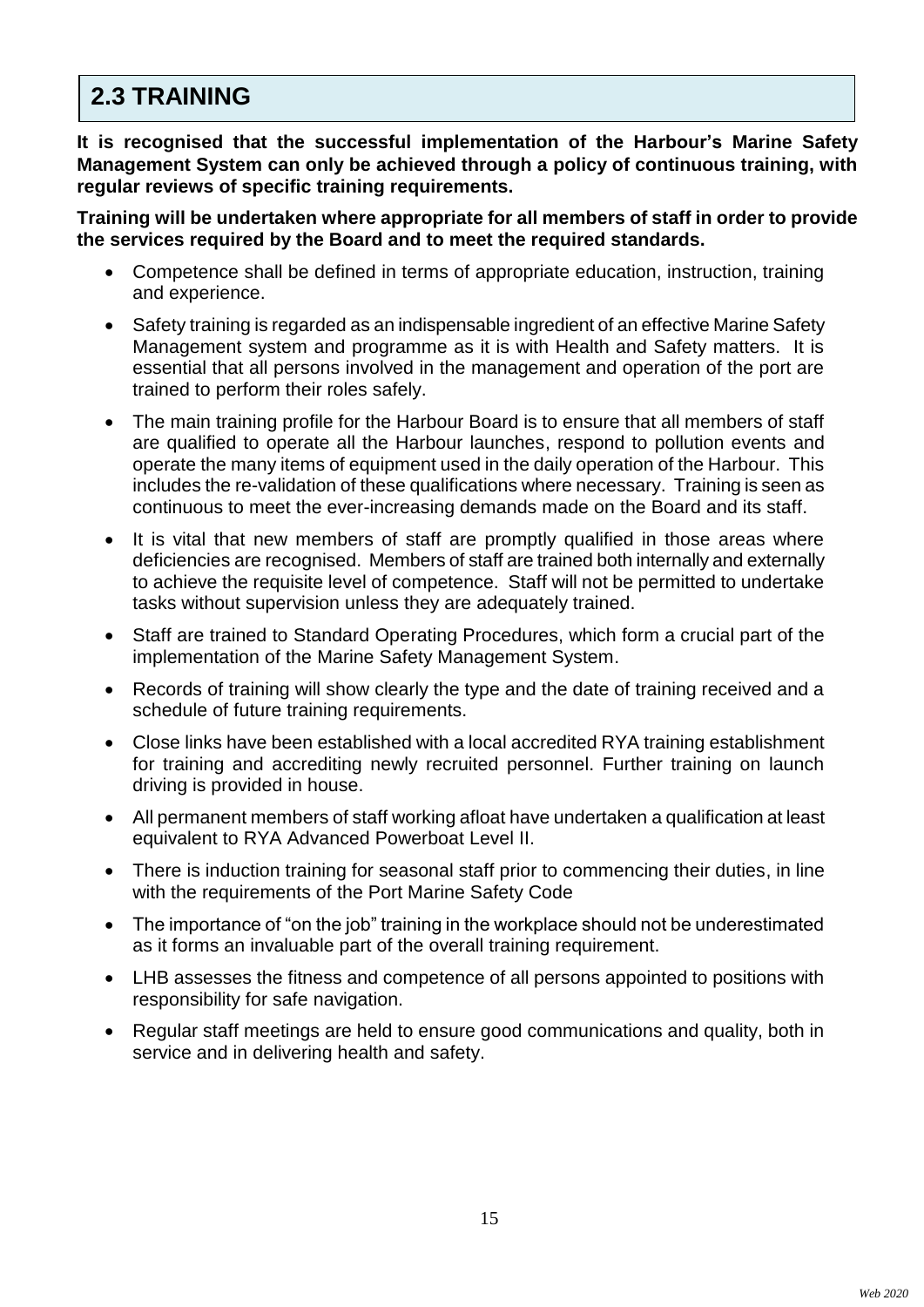## **2.4 INCIDENT INVESTIGATION**

Incident investigations shall be conducted in accordance with the Solent Accident Investigation Handbook, which provides a common framework for all Solent Pilotage Authorities for the investigation of accidents and incidents in accordance with the requirements of the Port Marine Safety Code.

Investigations will be launched as early as possible with the aim of gathering evidence while still fresh, establishing the cause of the incident and learning from any identified weaknesses or failures contributing to the incident.

For less serious incidents involving leisure and recreational craft a proportional investigation will be undertaken. All incidents witnessed by or reported to the Board will be held on record and reviewed by the Harbour Master.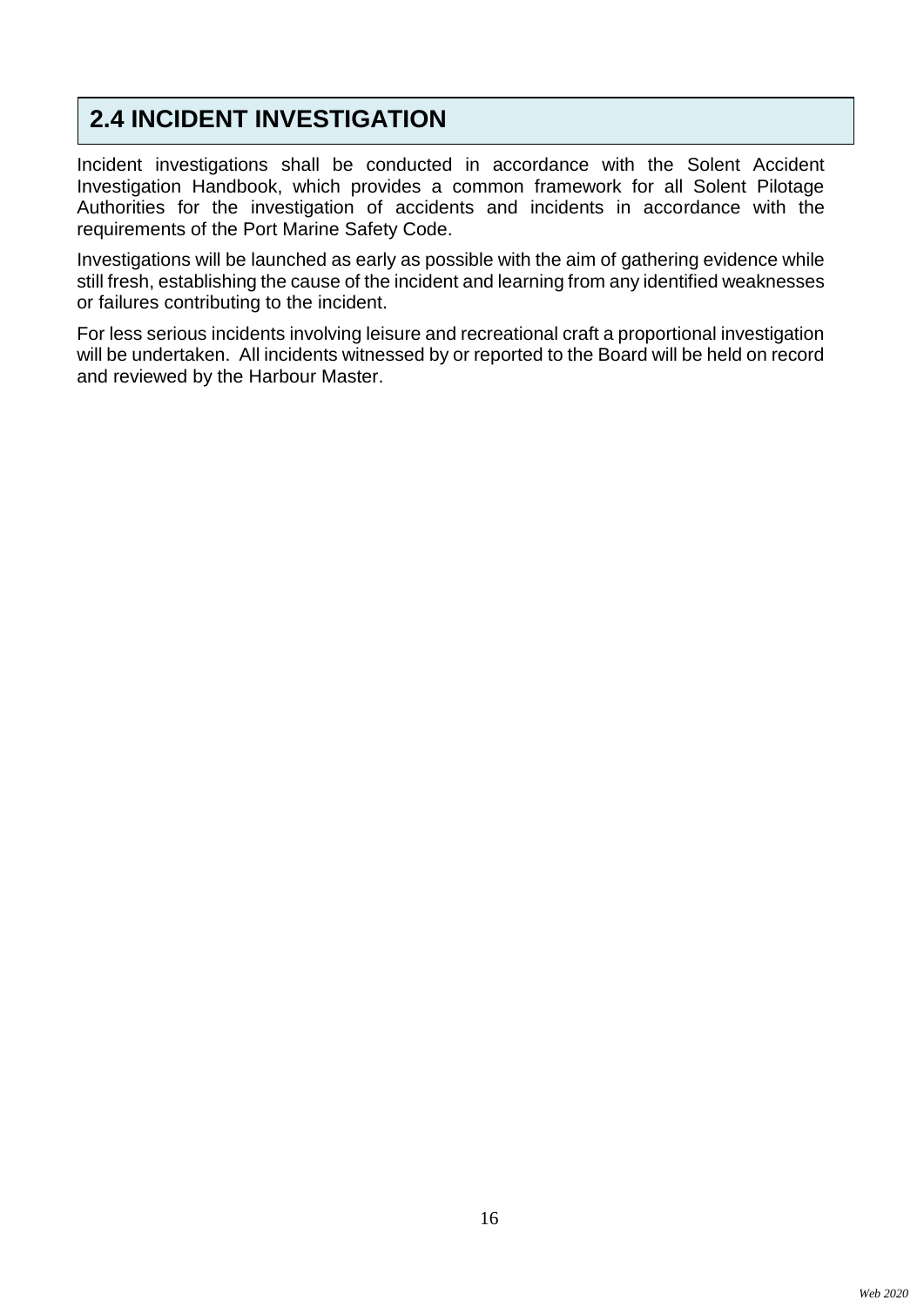## **3.1 PLANNING - RISK ASSESSMENTS AND SAFETY MANAGEMENT**

**The plan of the various procedures for putting the safety policy into practice**

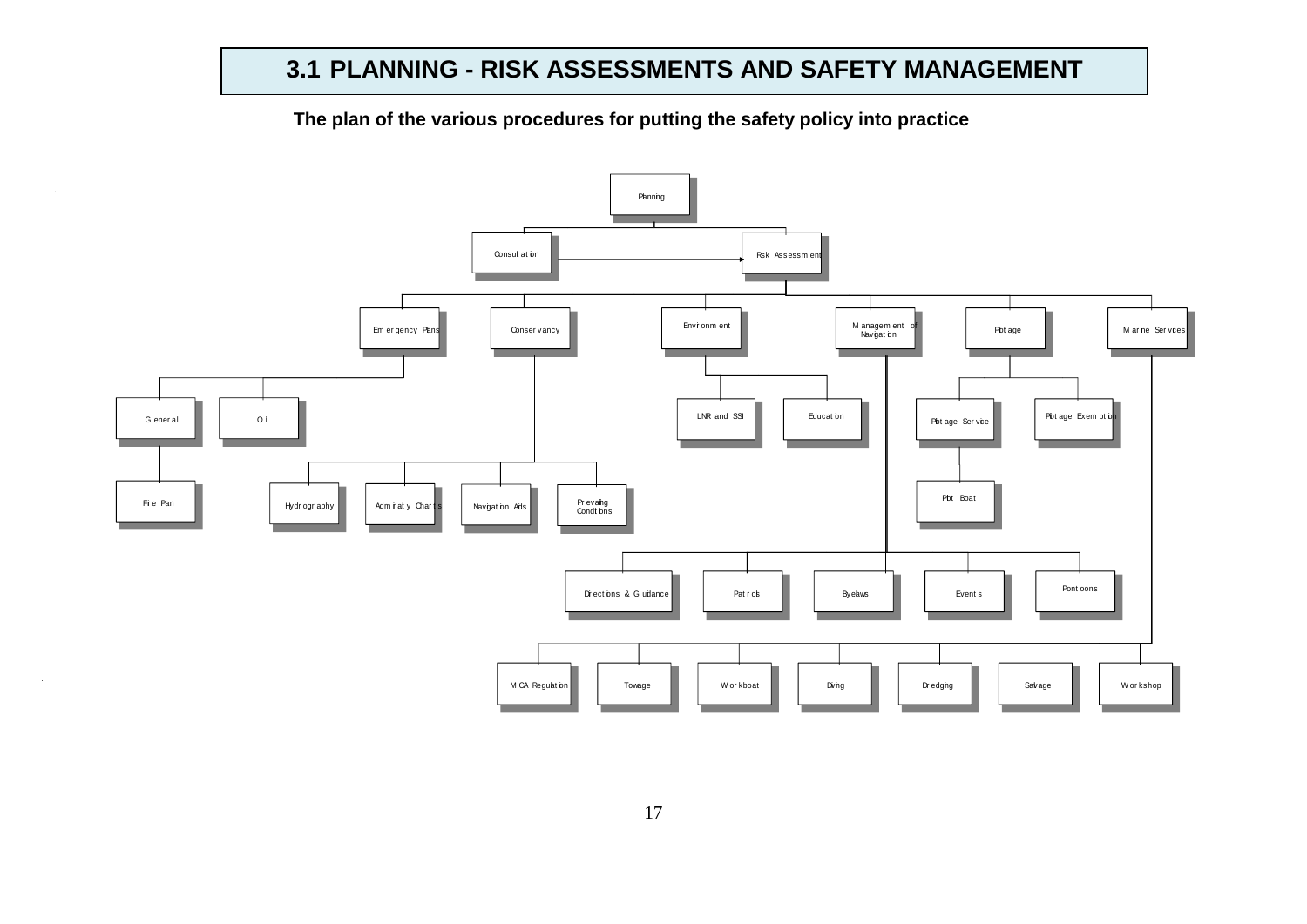## **3.2 CONSULTATION**

**Consultation and communication is a continuous and wide-ranging process. It includes input from officers and staff and meetings with harbour users, as high standards of safety can only be achieved through dialogue and co-operation.**

**Plans and reports shall also be published as a means of improving the transparency and accountability of the authority, as well as providing reassurance to the users of port facilities.** 

### **LHB shall consider past events and incidents; to recognise potential dangers and the means of avoiding them.**

There is an annual Open Forum for the public to express their views, held at a location near the Harbour. The main vehicle for consultation with harbour users, in line with the Guide to Good Governance, is the Langstone Harbour Advisory Committee, which meets five times a year to debate the agenda for the next meeting of the Harbour board. The Advisory Committee is made up of the following representatives,

### **CONSTITUTED IN 1999 REVISION ORDER**

| Portsmouth & Langstone Sailing Association                    |
|---------------------------------------------------------------|
| <b>Royal Yachting Association</b>                             |
| Natural England                                               |
| <b>Hampshire Wildlife Trust</b>                               |
| Langstone & District Wildfowlers' and Conservancy Agency      |
| <b>Solent Protection Society</b>                              |
| Local Fisheries Committee for Southern Sea Fisheries District |
| The Langstone Harbour Fishermen's Association                 |
| Royal Society for the Protection of Birds                     |
| <b>Environment Agency</b>                                     |

#### **5 NOMINATED BODIES**

British Water Ski Federation 1 representative Friends of Langstone Harbour 1 representative Marine Aggregates **1** representative Commercial Interests in the Harbour other than fishing 1 representative Hampshire Countryside Service 1 representative 1 representative

### **OBSERVERS**

Historic England 1 representative Hayling Health Society **1** representative Portsmouth & District Canoe Club 1 representative Hayling Ferry 2008 and the state of the state of the state of the 1 representative Andrew Simpson Watersports<br>
Southern Water<br>
1 representative

4 representatives

1 representative

1 representative

1 representative

1 representative

- 1 representative
- 1 representative
- 1 representative
- 1 representative
- 1 representative
- 
- 
- -
- 
- 
- -
- 
- 
- 1 representative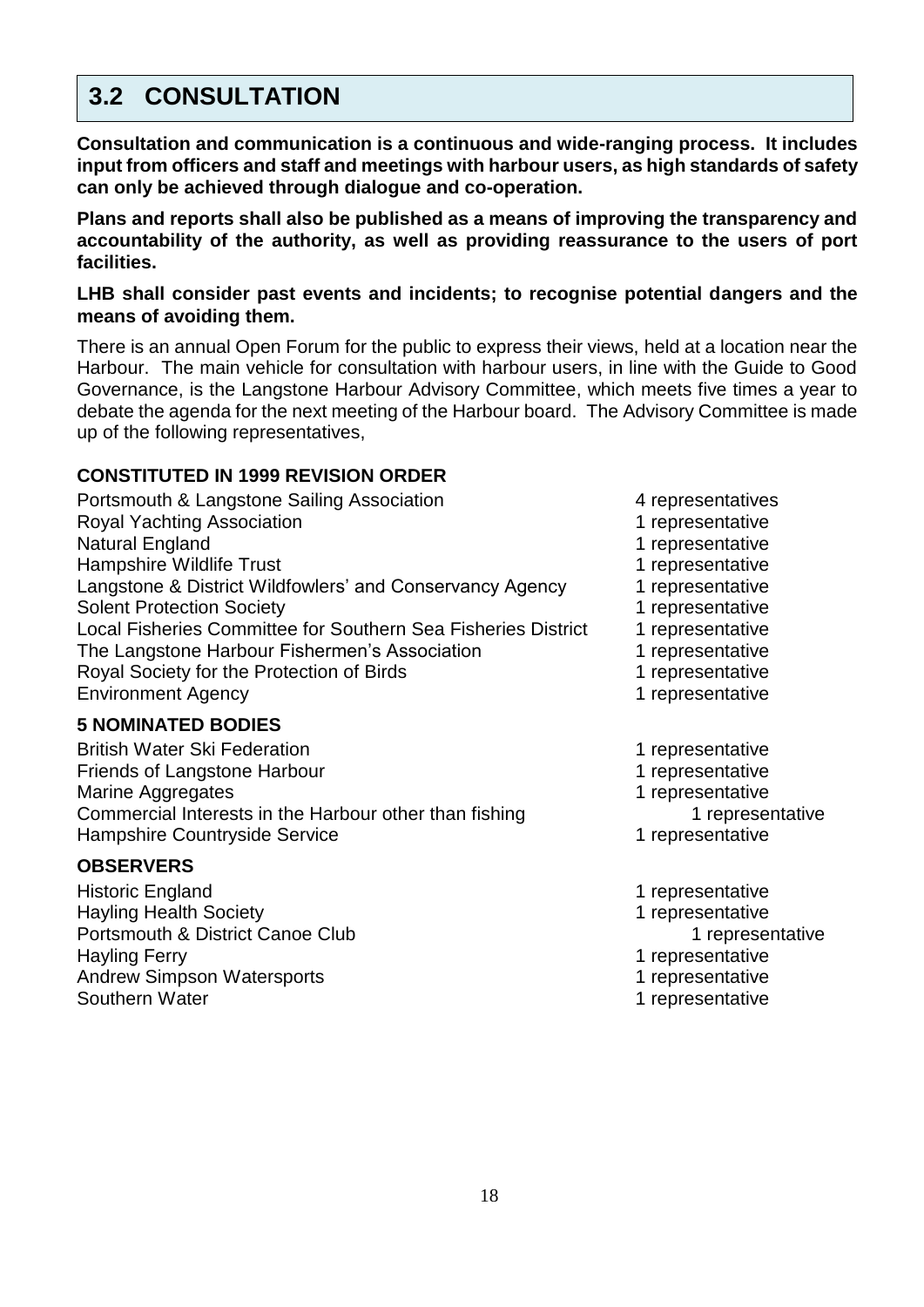## **3.3 RISK ASSESSMENT**

**LHB has powers, policies, plans and procedures based on a formal assessment of hazards and risks. The marine safety management system is in place to ensure that all risks are controlled – the more severe ones must either be eliminated or kept ''as low as reasonably practicable'' (ALARP)**

### **Dynamic Risk Assessment**

The risks inherent in many marine operations may change rapidly and therefore require continual assessment. In addition to the Board's recorded risk assessments, dynamic risk assessment will be applied to any activity or emergency involving changing or unpredictable risks.

### **Detailed Risk Assessments**

Formal risk assessments shall be used to:

- identify hazards and analyse risks;
- assess those risks against an appropriate standard of acceptability; and where appropriate, consider a cost-benefit assessment of risk reducing measures.

The activities and the responsibilities of Langstone Harbour Board are covered in specified areas and in specific activities, for each of which there has been drawn up a detailed risk assessment following the principles laid down by the Health and Safety Executive.

### **Step 1 Identify the hazards**

Hazards are identified in a number of ways including:

- A review of accidents and incidents;
- Job safety analysis, involving a review of tasks to look at sources of

hazard;

- Discussions with staff:
- Inspections, spot checks and audits;
- Equipment manuals;
- Review of any Approved Codes of Practice (ACOPs)
- Material Safety Data Sheets (MSDS) on substances;
- Information provided from HSE leaflets and guidance material.
- Staff observation and feedback.

### **Step 2 Determine who might be harmed and how**

### **Step 3 Evaluate the risks**

Decide whether existing precautions are adequate or whether more should be done.

Risk is, by definition, a combination of the likelihood of an incident occurring and the severity of harm that can result. The combination of likelihood and severity can be given as a risk level, as shown below:

| <b>Vulnerability Severity</b> |                | Further action                                     |
|-------------------------------|----------------|----------------------------------------------------|
| <b>Unlikely</b>               | Minor          | Low risk, improvements considered are low cost, or |
|                               |                | easy to implement                                  |
| Possible                      | Moderate       | Improvements should be made in the near future     |
| Likely                        | <b>Serious</b> | Immediate improvement required.                    |

Significant risks are identified and are mitigated by the implementation of every reasonable specific control measure to reduce the risk to As Low as Reasonably Practicable. If for any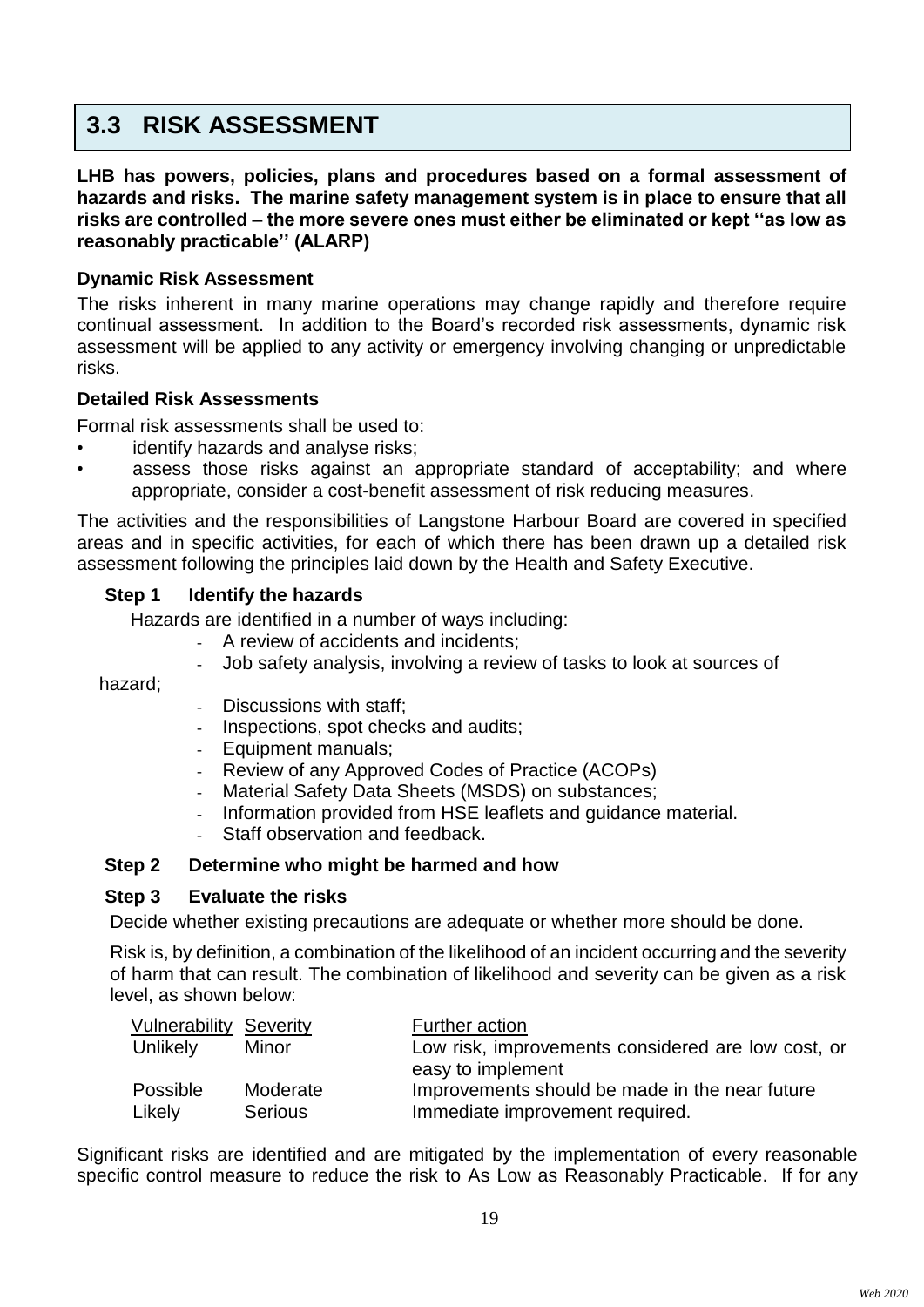reason the Marine Safety Management System identifies a control measure that is not effective the activity is to cease until suitable control measures are in place and the risk mitigated to as low as reasonably practical.

### **Step 4 Remove unacceptable risks**

There is a preferred hierarchy of risk control principles

- eliminate risks by avoiding a hazardous procedure, or substituting a less dangerous one;
- combat risks by taking protective measures to prevent risk;
- minimise risk by suitable systems of working.

No risk was assessed both as frequently occurring and the consequence being either a serious injury or a pollution incident requiring national assistance.

### **Step 5 Record the findings**

- All risk assessments are documented.
- The control measures used to reduce or control identified risks are a direct part of the risk assessment.
- Those risks that are not ALARP (as low as reasonably practicable) are clearly identified and controls implemented to reduce the risks to a level acceptable in the ports industry are recorded on the risk assessment.

### **Step 6 Review the assessment and revise it if necessary**

Risk assessments and control measures are reviewed annually. Following an incident the risk assessment(s) for that activity will be reviewed.

The safety controls for the risks identified will be regularly reviewed and amended where necessary.

## **3.4 REMOVE UNACCEPTABLE RISKS**

### **The greatest risks identified in the risk assessments**

No risk was assessed both as frequently occurring and the consequence being either a serious injury or a pollution incident requiring national assistance.

Nevertheless, the Harbour seeks to make continuous improvements.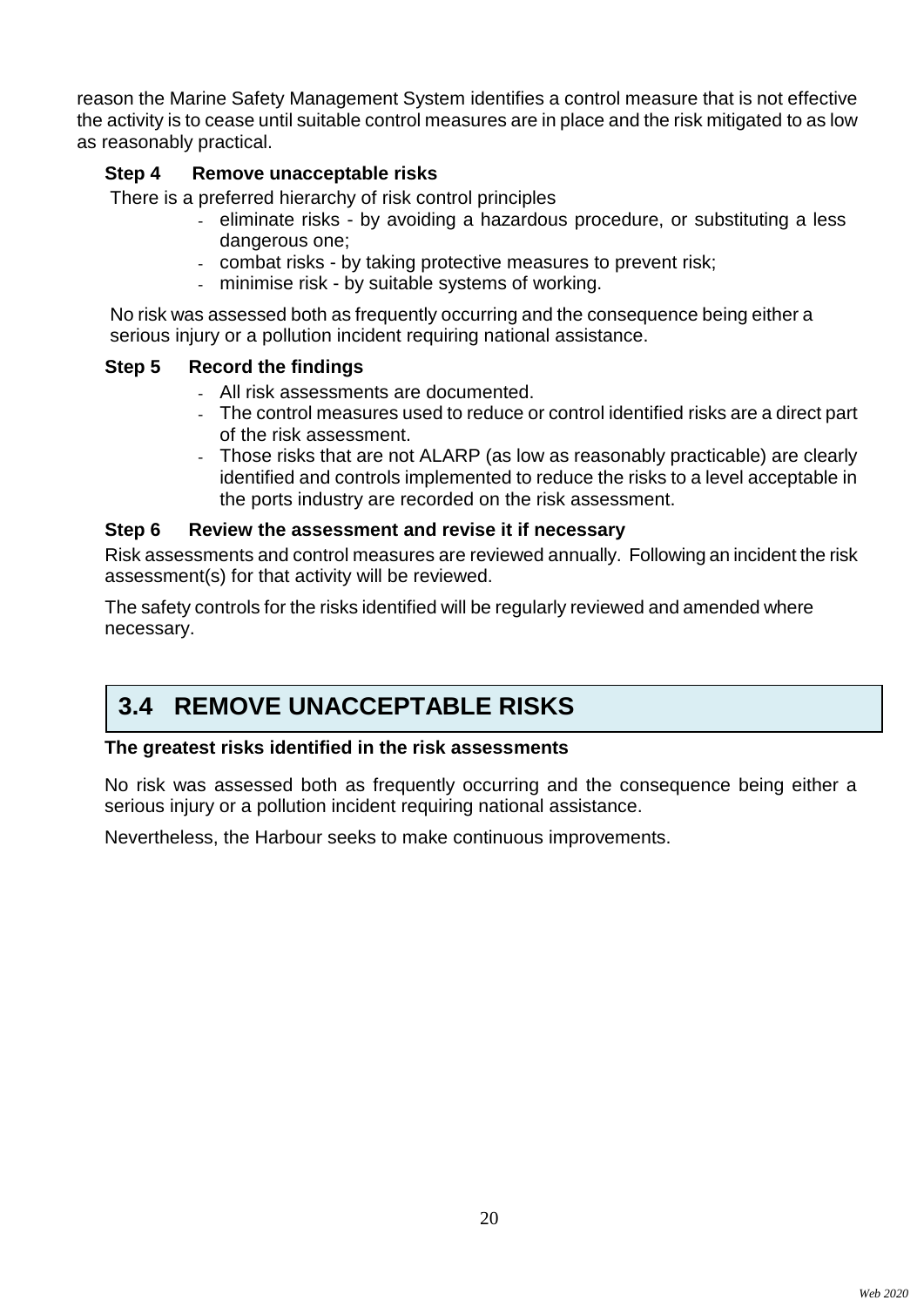## **3.5 MANAGEMENT OF SAFETY CONTROLS**

### **The organisation has established and will maintain its procedure for the ongoing identification of hazards, the assessment of risks, and the implementation of necessary control measures.**

These measures include:

- routine and non-routine activities;
- activities of all personnel having access to the workplace (including subcontractors and visitors);
- facilities at the workplace, whether provided by the organisation or others.
- emergency situations

The organisation ensures that the results of these assessments and the effects of these controls are considered when setting its objectives. The organisation has made provision to document its findings and to keep this information up to date.

The organisation's methodology for hazard identification and risk assessment:

- is defined for each activity to ensure it is proactive rather than reactive;
- provides for the classification of risks and identification of those that are to be eliminated or controlled;
- is consistent with operating experience and capabilities;
- provides input into the determination of facility requirements, identification of training needs and/or development of operational controls;
- provides for the monitoring of actions to ensure the effectiveness and timeliness of implementation.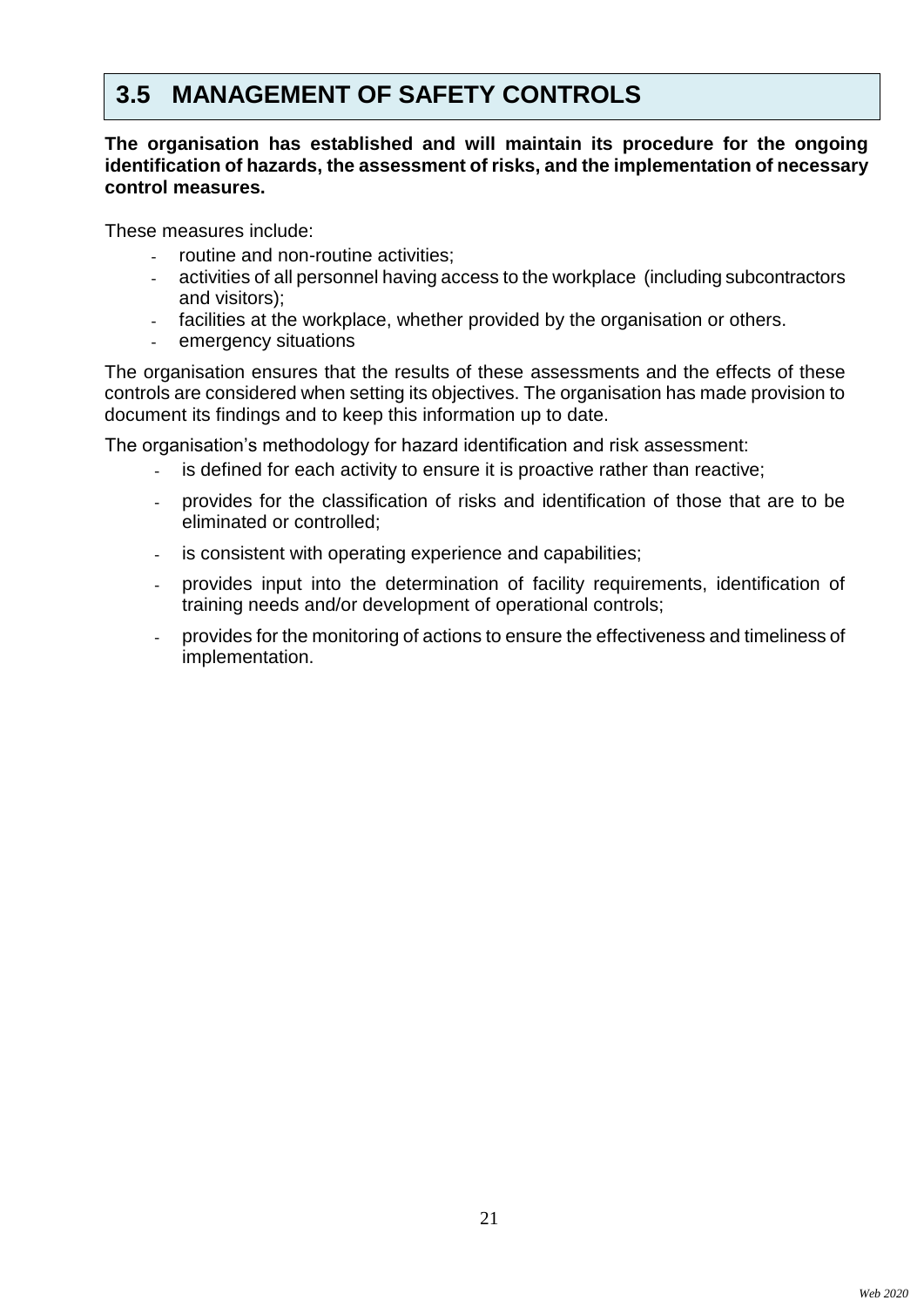## **3.6 MANAGEMENT OF SAFETY CONTROLS - CHECKLIST**

| <b>TYPE</b>                    | <b>DETAIL OF CONTROL</b>                                                                                                                                        |
|--------------------------------|-----------------------------------------------------------------------------------------------------------------------------------------------------------------|
| Navigation<br><b>Buoys Etc</b> | LHB Duties, with online THLS availability reports, as implemented in compliance<br>with guidelines of Trinity House, who inspect annually and audit biennially. |
|                                | Navigation marks regularly checked. Vessel reports followed up.                                                                                                 |
|                                | All navigation marks in vicinity of moorings are now lit.                                                                                                       |
|                                | Retro reflective tape. Mooring areas monitored.                                                                                                                 |
|                                | Survey of Channel. Sword Point monitored. Siting of channel marks.                                                                                              |
|                                | Kendalls: Small boat moorings kept away from turning basin.                                                                                                     |
|                                | Marked water skiing area in the harbour.                                                                                                                        |
| <b>Patrol Boats</b>            | The Harbour is patrolled throughout the year, with additional seasonal patrols,                                                                                 |
|                                | as LHB Standard Operating Procedures (SOPs)                                                                                                                     |
| <b>Notices</b>                 | Local notices to Mariners, published by e-mail. VHF Broadcasts                                                                                                  |
|                                | Notice Board at Harbour Office, including weather forecast, and real time                                                                                       |
|                                | weather reports on the internet.                                                                                                                                |
| <b>Publications</b>            | Admiralty List of Radio Signals, Channel Pilot ASD 27                                                                                                           |
|                                | Web site, http://www.langstoneharbour.org.uk with byelaws, weather links and<br>safety advice. Harbour Services Guide, Admiralty and other charts, Macmillan    |
|                                | Reeds almanacs. Chart for canoes & kayaks.                                                                                                                      |
| Personal,                      | -- worn by harbour staff when afloat, except when they are a<br>Life jackets                                                                                    |
| Protective                     | working hazard                                                                                                                                                  |
| Equipment                      | -- carried as ISAF Rules of Racing                                                                                                                              |
|                                | - worn as Club rules.                                                                                                                                           |
|                                | -- required by LHB for water skiers                                                                                                                             |
|                                | -- MCA advice on Safety at Sea, but no legal compulsion                                                                                                         |
|                                | Automatic fuel cut-off lanyard - "Kill Cord"                                                                                                                    |
|                                | Dry suits for winter                                                                                                                                            |
|                                | 'Mudders' for walking on intertidal                                                                                                                             |
| Access<br>and                  | The MCA may inspect ships.                                                                                                                                      |
| Guards                         | No water-skiing without written permission, club membership and only in                                                                                         |
|                                | designated areas. Tow vessels must have another person capable of taking<br>charge and assisting with recovery. BS life jackets or buoyancy aids for each       |
|                                | person on board required plus two distress signals and a fire extinguisher. For                                                                                 |
|                                | each water skier a rescue quoit and line or other hand thrown rescue device.                                                                                    |
|                                | LOLER regulations cover the lifting equipment.                                                                                                                  |
|                                | Quays are not normally guarded, as this would negate their function as loading                                                                                  |
|                                | and unloading points. Fencing, gates, maintenance of quay. Adequate lighting.                                                                                   |
|                                | Fencing round boat park and pedestrian access route to the ferry.                                                                                               |
|                                | Fuel tanks and pumps constructed with built in safety. e.g. Cut off valve.                                                                                      |
|                                | Surveyed in accordance with insurance. Automatic shut-off. Routine                                                                                              |
|                                | maintenance/inspection                                                                                                                                          |
| Hydrographic                   | As required by Harbour Master and Havant Borough Council.                                                                                                       |
| Survey                         |                                                                                                                                                                 |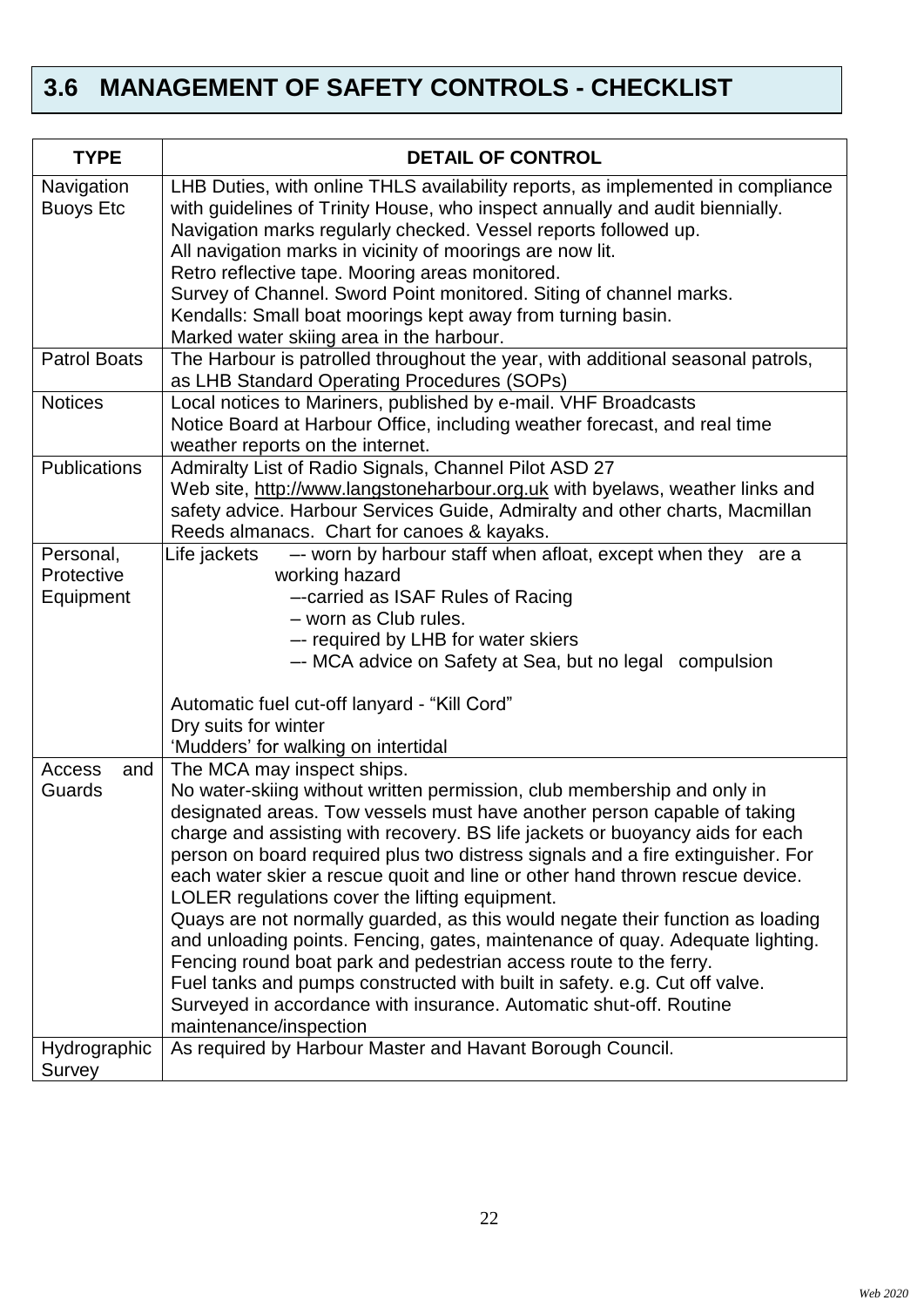| Qualification     | Pilotage Directions and procedures.                                                |
|-------------------|------------------------------------------------------------------------------------|
| <b>Or Permits</b> | Pilot competencies are positively vetted and documents held to record pilot        |
|                   | standards, training. examination and authorisation.                                |
|                   | Planned pilotage - Pilot requires advance notice of arrival.                       |
|                   | Vessels de-conflicted by tidal window. Passage planning recorded on board          |
|                   | vessel.                                                                            |
|                   |                                                                                    |
|                   | Guidance Notes from MCA. Planned pilotage, normally PEC, who have been             |
|                   | certificated by the current HM.                                                    |
|                   | Full appraisal of weather conditions. Entry not permitted when visibility          |
|                   | dangerously low.                                                                   |
|                   | Kendall's Wharf: Vessels constrained to period HW-2hr to HW+3hr by depth           |
|                   | alongside.                                                                         |
|                   | Bedhampton Wharf: Vessels lay alongside HW-1hr to HW+2hr                           |
|                   | Guidance: max length 84m (Kendalls), 72m (Bedhampton) Max draft 5.0m               |
|                   | Boarding Point is located well north of the St Helens Pilot Boarding Area in order |
|                   | to minimise conflict and to eliminate the need to cross the main channel in the    |
|                   | vicinity of St Helens.                                                             |
|                   | PECs issued according to Langstone Harbour Pilotage Direction - experience,        |
|                   | medical certificate, practical monitoring of performance, 12 monthly renewal.      |
|                   | Pilotage Direction issued April 2005.                                              |
|                   | Seasonal controls by patrol boats in the harbour to mitigate conflict with other   |
|                   | vessels.                                                                           |
|                   | Other powered craft are not subject to any official safety check. No licence or    |
|                   | permit required to sail in Langstone Harbour.                                      |
|                   |                                                                                    |
|                   | PWC and Water skiers require permits, the conditions of which are enforced by      |
|                   | patrol officers using byelaws.                                                     |
|                   | No licence or permit required for amateurs to dive in Langstone Harbour. BSAC      |
|                   | and PADI diving registration. Professional Diving: Provide Risk Assessment and     |
|                   | Method Statement to HA.                                                            |
|                   | LHB to Monitor underwater hazards. No licence or permit required to swim in        |
|                   | Langstone Harbour, but restrictions apply, bye law 73. No swimming permitted       |
|                   | across the harbour mouth.                                                          |
|                   | Dredging, sea defences and other licensed works: Langstone Harbour consent         |
|                   | may be required, after specific risk assessment drawn up by LHB and MMO            |
|                   | consent. The conditions of the licence will require safe working.                  |
|                   | MCA Certificate requirements for angling boats. The skippers are responsible       |
|                   | and hold MCA certificate of competence.                                            |
|                   | Ferry must be MCA coded and crew appropriately trained. Limit on Px capacity.      |
|                   | No plant to be operated by untrained personnel.                                    |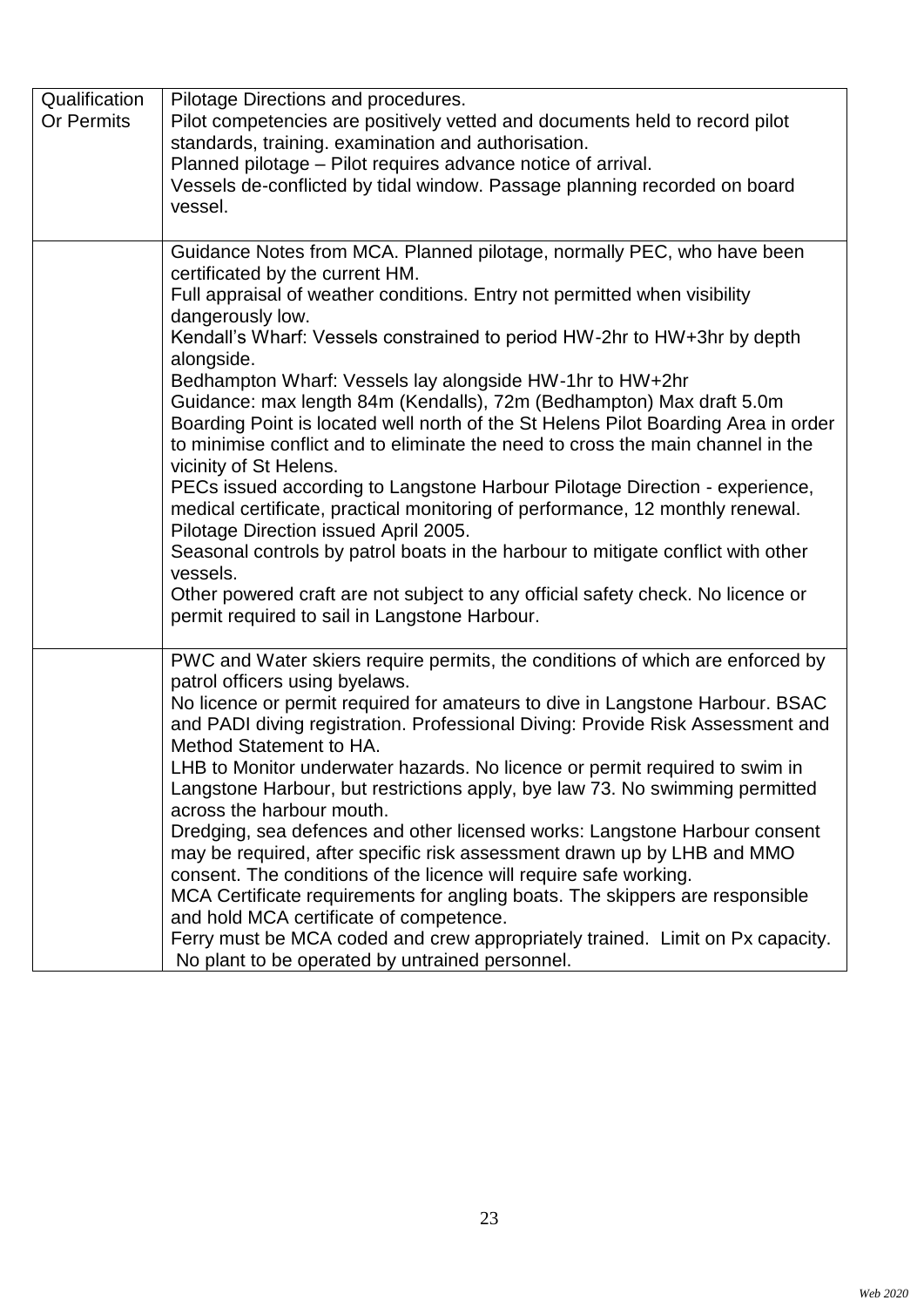| Supervision &       | The public using Langstone Harbour need no qualification, training or ability.           |
|---------------------|------------------------------------------------------------------------------------------|
| Instruction         | MCA Workboat Codes and qualifications apply. The MCA require evidence of                 |
|                     | qualification, training, first aid, fire fighting and sea survival before certification. |
|                     | Responsible and suitably qualified Harbour staff manage the harbour operations,          |
|                     | with job descriptions and procedures. Incident database maintained.                      |
|                     | Reports in daily log include accidents and near misses. HM follows up with               |
|                     | investigation, warning letter or prosecution, as appropriate.                            |
|                     |                                                                                          |
|                     | PWC Management Scheme: Identification and collection of dues.                            |
|                     | Issue of permits in accordance with harbour byelaw No.53                                 |
|                     | Education and information at first point of contact.                                     |
|                     | Co-operation with local sailing clubs and other organisations.                           |
|                     | Insurance required. Age limit imposed.                                                   |
|                     | Harbour patrols. A strict enforcement policy.                                            |
|                     | Liaison with local public houses.                                                        |
|                     | Responsible organisers such as the sailing clubs and the sailing schools, with           |
|                     | responsible race officers, who are trained (RYA courses).                                |
|                     | Choice of suitable race areas, particularly for juniors. Safety boats.                   |
|                     | Speed limits and water ski zone. LHWSA' lookout and manning, wardening,                  |
|                     | incident logs, affiliated membership, restrictions on passengers, PPE, incl.             |
|                     | Wetsuits. Competent person in charge BWSF rules and First Aid.                           |
|                     | No one to dive alone Buddy Procedure -                                                   |
|                     | HSE Commercial Diving standards and practices for professionals.                         |
|                     | Organised swims in Solent are scrutinised by SNPCC in accordance with Solent             |
|                     | CoP.                                                                                     |
|                     | Harbour staff must report by phone when returning from intertidal.                       |
|                     |                                                                                          |
| Harbour             | Standard Operating Procedures, including Vessel operating procedures Harbour             |
| Office Work         | Patrols.                                                                                 |
| <b>Instructions</b> | Use of LHB vessels - guidance to staff                                                   |
|                     | Maintained moorings - record of maintenance cycle.                                       |
|                     | Slipways cleaned where this is necessary.                                                |
|                     | PPE/COSHH, Training,                                                                     |
|                     | Use machine to lift or to move where risk of injury is considered unacceptable or        |
|                     | where quantity of material to be moved exceeds capacity of manual workers.               |
| Command,            | ABP Southampton provides VTS. Langstone Harbour Office operates a Port                   |
|                     |                                                                                          |
| Control & Com       | Information Service and monitors channels 12 and 16, during the working day              |
|                     | and is on call to the HMCG 24 hours a day.                                               |
|                     | Support from LHB patrol boats - as above.                                                |
| Environment         | Langstone Harbour Oil Spill and Contingency Plan                                         |
|                     | <b>Waste Management Plan</b>                                                             |
|                     | Notification requirements for hazardous cargo and vessel defects.                        |
|                     | Swinging and pontoon moorings limited and zoned.                                         |
|                     |                                                                                          |
| Law                 | The Harbours, Docks and Piers Clauses Act, 1847.                                         |
|                     | Pilotage Act, 1987 (as amended)                                                          |
|                     | Marine Navigation Act 2013                                                               |
|                     | International Regulations for the Prevention of Collisions at Sea [IRPCS]                |
|                     | Pilotage direction s.9                                                                   |
|                     | The Pilotage jurisdiction of the Langstone Harbour Board was extended in April           |
|                     | 2005.                                                                                    |
|                     | Radar Gun to enforce speed limit.                                                        |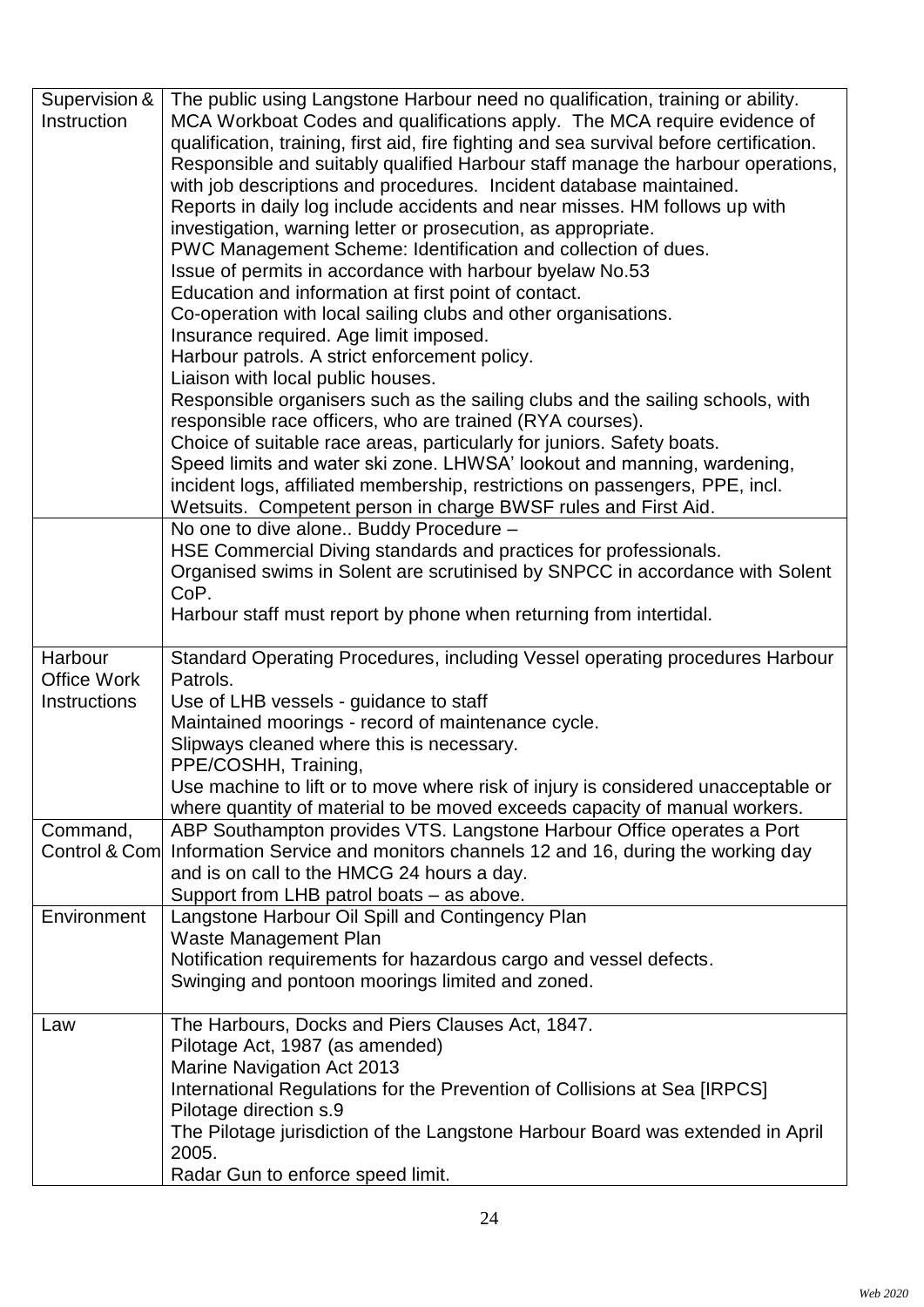| <b>Bye Laws</b>  | Langstone Harbour Board bye laws, including Speed Limit and Care & Caution.           |
|------------------|---------------------------------------------------------------------------------------|
|                  | Kite windsurfing is never permitted. Personal Water Craft registration &              |
|                  | management (personal water craft safety management System).                           |
|                  | Diving operations bye law 61: - signals and supervision.                              |
|                  | Angling: Prohibition on certain sites. Prevention of obstruction. Fishing off         |
|                  | pontoons forbidden. Ferry to operate subject to LHB licence.                          |
| <b>Direction</b> | As authorised by: Pier & Harbour Order (Langstone Harbour) Confirmation Act           |
|                  | 1962, Merchant Shipping Act 1894, Harbour, Docks & Piers Clauses Act 1847,            |
|                  | Harbours Act 1964, Marine Navigation Act 2013 and Pilotage Act 1987.                  |
| Harbour          | Harbour Management Plan and Business Plan - DDA compliant.                            |
| Policy           |                                                                                       |
| H & S Policy     | H & S Policy for Harbour staff and PMSC Policy                                        |
| H & S            | Management System for the LHB                                                         |
| Management       |                                                                                       |
| System           |                                                                                       |
| Training         | Annual training programme.                                                            |
| Programme        | RYA advice for PWCs prior to launching.                                               |
|                  | Crew training for man overboard procedures on pilot boat.                             |
| Procedures       | <b>LHB Standard Operating Procedures (SOPs)</b>                                       |
|                  | Pilot boarding and landing provided by Southampton CHA.                               |
|                  | Escorts in summer to prevent conflict with small craft, including windsurfers and     |
|                  | <b>PWCs</b>                                                                           |
|                  | LHB does not shore boats for storage. Only trailer vessels are permitted with         |
|                  | licence conditions.                                                                   |
|                  | Annual PAT tests for electrical equipment.                                            |
| Emergency        | Langstone Harbour Emergency Plan                                                      |
| Plans            | Notification requirements for hazardous cargo and vessel defects.                     |
|                  | H M Coastguard and RNLI emergency resources.                                          |
|                  | Langstone Harbour Oil Spill and Contingency Plan, with regular tabletop               |
|                  | exercises and reviews. Supported by National Contingency Plan and by                  |
|                  | Chichester and Portsmouth harbours.                                                   |
|                  | Portsmouth CC, Hampshire CC and Havant BC also have emergency plans.                  |
|                  | Regulated VHF procedures and channel allocation.                                      |
|                  | Partnership with Police.                                                              |
|                  | <b>Harbour Patrols</b>                                                                |
|                  | Clear access for emergency vehicles.                                                  |
|                  | Fire Plan                                                                             |
|                  | The premises are provided with appropriate FFE in each working space.                 |
|                  | There is a regular maintenance contract for the servicing and                         |
|                  | inspection of FFE                                                                     |
|                  | The premises are signed to indicate escape routes.                                    |
|                  | The premises are fitted with a smoke / fire alarm system which is<br>tested regularly |
|                  | A portable emergency escape ladder is available on the mezzanine floor.               |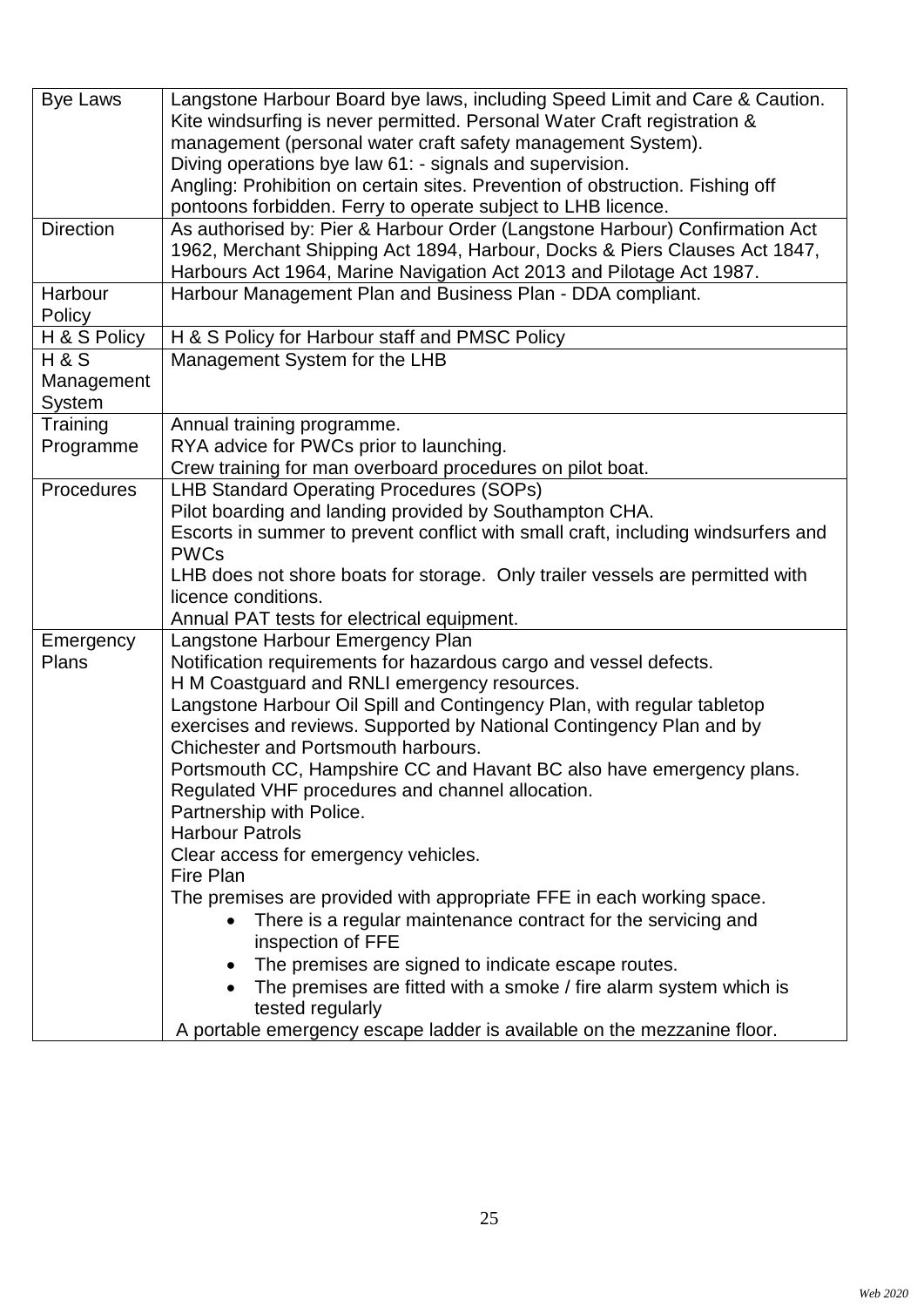## **3.6.1 STANDARD OPERATING PROCEDURES**

### **A. General**

- A1. Staffing levels and call-out procedures
- A2. Reporting lines
- A3. Harbour Manager to be kept informed
- A4. Security
- A5. Health & Safety policy and Risk Assessment
- A6. First aid
- A7. Start-up, shut down and servicing routines for vessels, plant, equipment and vehicles
- A8. Recording procedures
- A9. Emergency Call-out
- A9a Emergency Action
- A10. Leave and cover arrangements
- A11. Board property<br>A12. Insurance
- **Insurance**
- A13. Retention of Records

### **B. Office**

- B1. Computers and equipment
- B2. Office safe
- B3. Smoking/Alcohol
- B4. Lifting & shifting
- B5. Radio
- B6. Hygiene; Eating & drinking
- B7. Mail
- B8. Correspondence

### **C. Workshop**

- C1. Workshop security & cleanliness
- C2. Small tools
- C3. Power tools
- C4. Small plant and equipment
- C5. Storage of equipment
- C6. COSHH
- C7. Oil spill clean-up equipment
- C8. Vehicle parking
- C9. Restroom security and hygiene

### **D. Boatyard, slipway and stored vessels**

- D1. Vessels in compound and conditions of storage
- D2. Slipway and cradle
- D3. Grid and berthing alongside wall
- D4. Work on stored vessels
- D5. Cleanliness and loose gear
- D6. Manning levels for yard services
- D7. Forklift truck & mobile crane
- D8. Security
- D9. Electricity and portable generators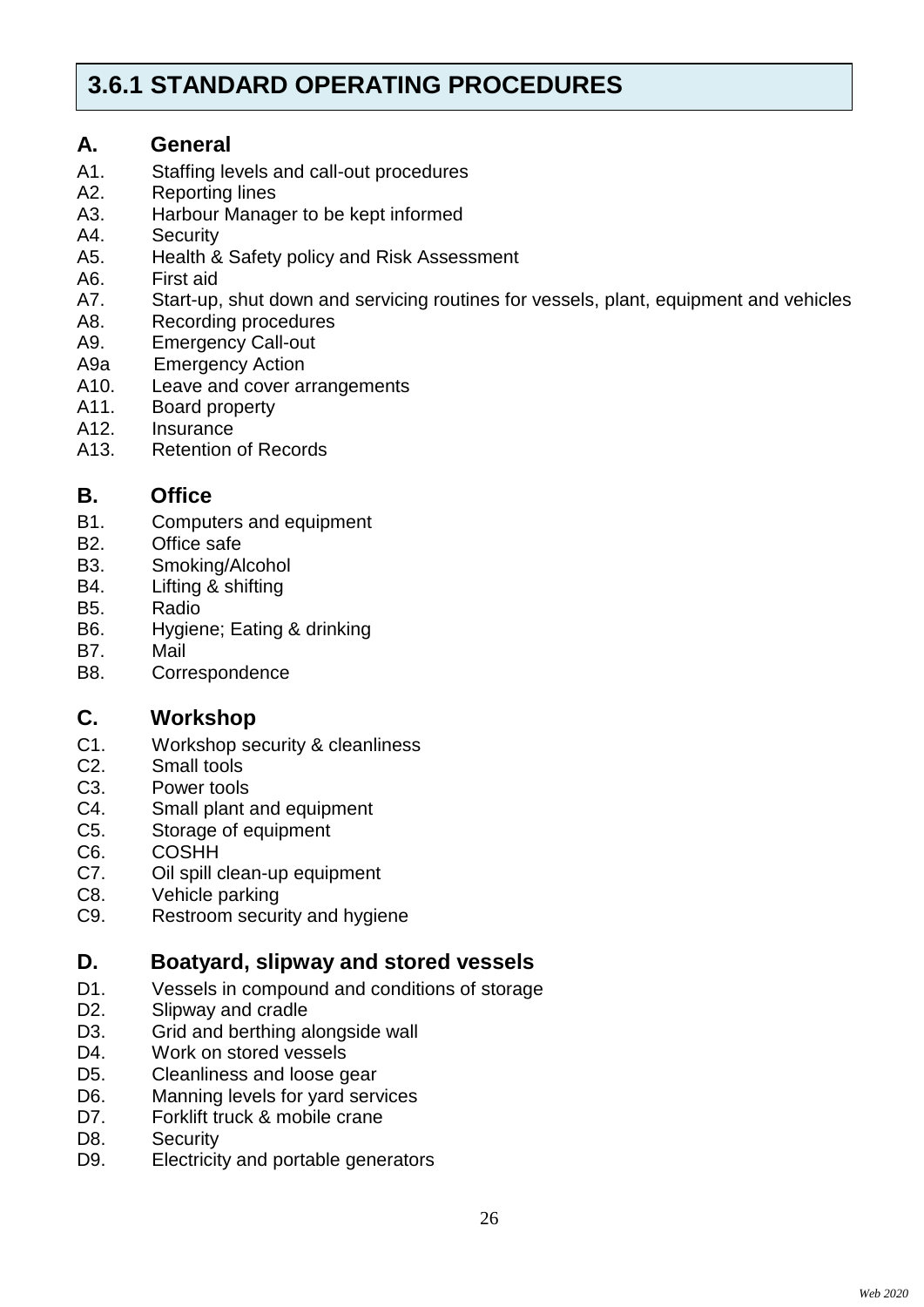- D10. Pollution
- D11. Waste oil reception
- D12. Garbage reception

### **E. Public Slipways**

- E1. Code of conduct and HM briefing to staff
- E2. Control and enforcement<br>E3. Collection and reconciliat
- E3. Collection and reconciliation of cash<br>E4. Dealing with the public
- E4. Dealing with the public<br>E5. Slipway barriers
- E5. Slipway barriers<br>E6. Harbour bye law
- Harbour bye laws and regulations
- E7. Launching and recovery
- E8. Beach patrols
- E9. Marshalling of traffic and trailers

### **F. Vessel operations**

- F1. Patrols and enforcement (RIB)
- F2. Patrols and enforcement (Harbour launch)<br>F3. Mooring maintenance
- F3. Mooring maintenance<br>F4. Re-fuelling of vessels
- Re-fuelling of vessels
- F5. Routine checks, servicing & maintenance of vessels
- F6. Security

### **G. Pontoons**

- G1. Dispensing fuel
- G2. Fencing and fenders
- G3. Ferry operation
- G4. Garbage
- G5. Vessel berthing
- G6. Embarkation & disembarkation of passengers
- G7. Ice hazards
- G8. Water supply
- G9. Electricity supply

### **H. Safety Regulations**

### **I. Other Regulations**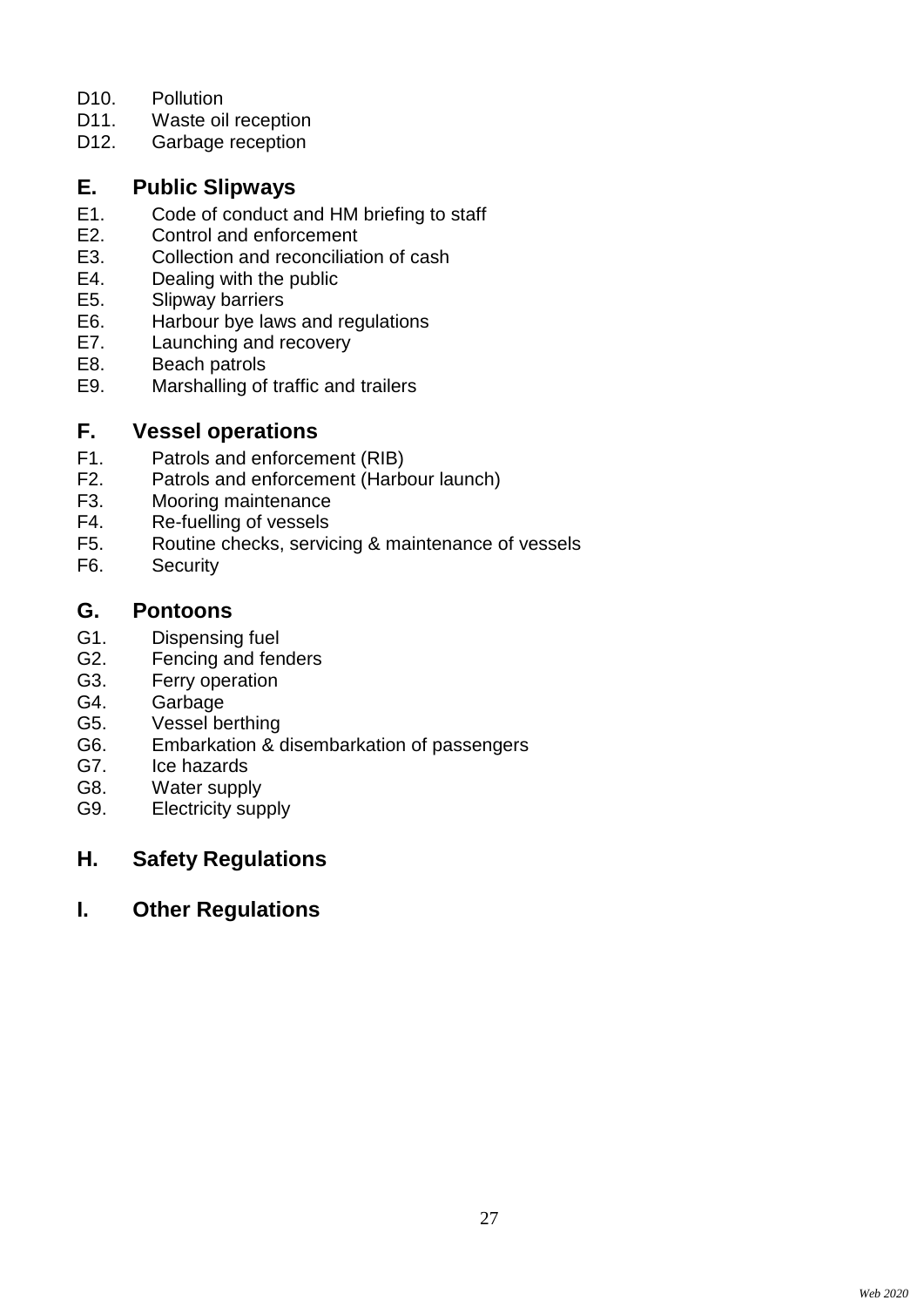## **3.7.1 EMERGENCY PLANS**

**The Marine Safety Management System will include preparations for emergencies – and these should be identified as far as practicable from the formal risk assessment. Emergency plans need to published and exercised.**

As a statutory harbour authority LHB is classified as a Category 2 Responder under the Civil Contingencies Act 2004, with obligations to co-operate and share information with Category 1 Responders (emergency services and local authorities). LHB is also subject to the International Convention on Oil Pollution Preparedness, Response and Co-Operation 1990, which requires certain harbour authorities to maintain an emergency plan to deal with oil pollution.

Dangerous goods to which the provisions of the Dangerous Goods in Harbour Areas Regulations 2016 apply are not handled within Langstone Harbour.

The organisation has established and will maintain plans and procedures to identify the potential for and responses to all emergencies, whether foreseen or not by:

- Having a pre-defined structure of work;
- Providing a swift reaction;
- Making measured decisions;
- Prioritising;
- Coordinating between other agencies.

The plans include measures for preventing and mitigating the likely illness and injury that may be associated with them.

The organisation will review its emergency preparedness and response plans and procedures, in particular, after trial exercises and the occurrence of any incident or emergency situation.

Though LHB does not have powers of general direction special directions may be given.

### **Emergency Organisation and Management Responsibility**

The Langstone Harbour emergency plan details the immediate action to be taken by harbour staff and the emergency services in the event of most foreseeable emergencies. It is held by the emergency services and local authorities.

The various emergency plans, in addition to the general Langstone Harbour Emergency Plan, comprise:-

- Langstone Harbour Fire Plan, afloat and ashore.
- Langstone Harbour Oil Spill and Contingency Plan (Langspill).
- H M Coastguard and RNLI emergency plans and resources, with two inshore lifeboats.
- National Contingency Plan
- PCC Emergency Plan
- Dockyard Port of Portsmouth Emergency Plan
- Hampshire County Council Emergency Plan

### **Training for Emergencies**

- Oil Spill Response Exercises
- Fire Practices
- Staff are shown reports published by MAIB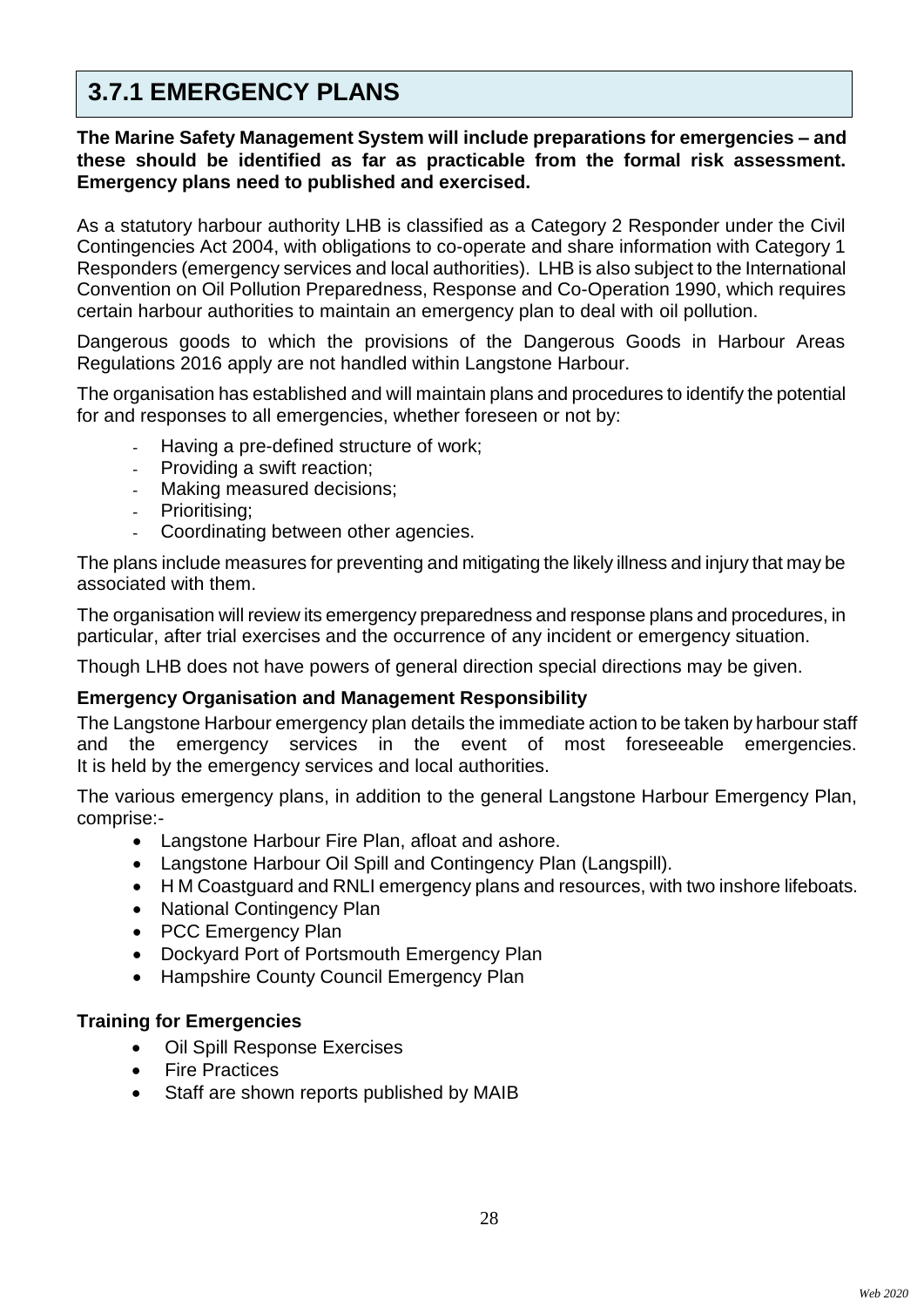## **3.7.2 CONSERVANCY**

**LHB recognises its duty to conserve the harbour so that it is fit for use as a safe port. LHB will aim to provide users with adequate information about conditions in the harbour. LHB recognises the extent of its duty and powers as a Local Lighthouse Authority and in relation to wrecks.**

### **Conservancy Organisation and Management Responsibility**

### **Hydrography**

Hydrographic records of dredged channels in the harbour are maintained by the harbour office. Bathymetric survey data will be made available to UKHO in an approved digital format. LHB complies with the Hydrographic Office Code of Practice, 2011.

The Hydrographic Office receives all hydrographic information and Local Notices to Mariners produced by the Harbour. There is a formal agreement with Hydrographic Office. UKHO then update Admiralty Chart 3418 Langstone and Chichester Harbours.

### **Works and Dredging Licences**

Consent for dredging must be obtained from MMO, in the form of a Marine Licence

### **Buoyage and Navigation Aids**

The harbour has a comprehensive, well maintained and modern system of aids to navigation based on risk assessment and installed in consultation with Trinity House. The routine inspection and maintenance regime is laid down and records are kept.

### **Anchorages**

The Langstone Harbour Board has authority under the 1847 Act and harbour byelaws to regulate anchoring, should that be necessary.

### **Prevailing Conditions**

Tide tables, the Meteorological Office's Inshore Waters Forecast for the next and the following 24 hours and the weather forecasts are displayed at the harbour office and public slipways during peak periods.

### **Wrecks and Abandoned Vessels**

The Board has powers under s.252, Merchant Shipping Act 1995 (as amended); s56, Harbours, Docks & Piers Clauses Act 1847; s32, Pier and Harbour Order (Langstone Harbour) Confirmation Act 1962 and local harbour byelaws to remove and, if necessary, destroy abandoned vessels.

The general power of harbour authorities in relation to wrecks is set out in s.252 of the 1995 Act:

**"Where any vessel is sunk, stranded or abandoned in, or in or near any approach to, any harbour or tidal water under the control of a harbour authority or conservancy authority is such a manner as, in the opinion of the authority, to be, or likely to become, an obstruction or danger to navigation or to lifeboats engaged in the lifeboat service in that harbour or water or approach thereto, that authority may exercise any of the following powers**." (NB. This contains power of destruction)

- $\Rightarrow$  To require the owner of the wreck to remove it; or
- $\Rightarrow$  To take possession of, raise, remove or destroy the whole, or any part of the vessel, and any other property to which the power extends;
- $\Rightarrow$  To light or buoy the vessel until it is raised, removed or destroyed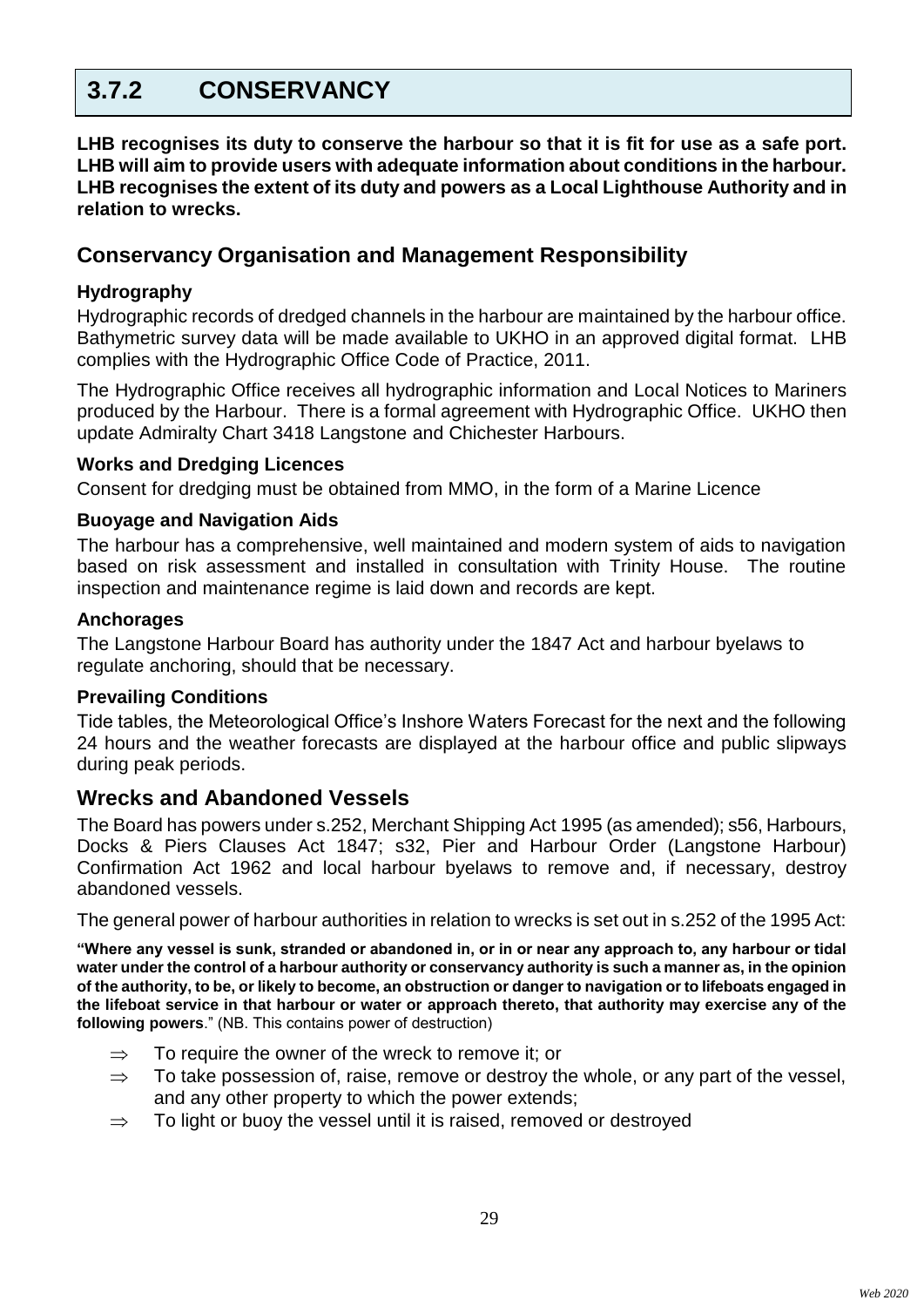- $\Rightarrow$  Subject to various restrictions, sell the vessel or part of the vessel so raised or removed and any other property recovered during the exercise of the above powers; and
- $\Rightarrow$  To reimburse itself, out of the proceeds of the sale, for the expenses incurred by the authority in relation to the sale.

### s.56, Harbours, Docks & Piers Clauses Act 1847

**"The harbour master may remove any wreck or other obstruction to the harbour, dock, or pier, or the approaches to the same, and also any floating timber which impedes the navigation thereof, and the expense of removing any such wreck, obstruction, or floating timber shall be repaid by the owner of the same; and the harbour master may detain such wreck or floating timber for securing the expenses, and on non-payment of such expenses, on demand, may sell such wreck or floating timber, and out of the proceeds of such sale pay such expenses, rendering the overplus, if any, to the owner on demand**." (NB. There is no provision here for destruction of the vessel)

### **Harbour Byelaws**

### *50. Abandonment of Vessels Prohibited*

(1) No person shall abandon a vessel on the banks or shore of the harbour.

(2) For the purposes of paragraph (1) of this Byelaw, a person who leaves the vessel on the banks or shore of the harbour in such circumstances or for such a period that he may reasonably be assumed to have abandoned it shall be deemed to have abandoned it there unless the contrary intention is shown.

#### *62. Wrecks and Obstructions*

**The owner of an obstruction of whatever description, whether or not floating, which impedes or is likely to impede navigation or dredging in the harbour or in or near he seaward approaches to the harbour, including a sunken, grounded, stranded or drifting vessel, wreck or vehicle, shall if so directed by the Harbour Master and in accordance with any directions he may give take steps to remove the obstruction or have it removed and, until it is removed, to have it watched and marked.**

#### **Procedure**

It is essential that the Board is able to show justification for the removal (and destruction) of an abandoned vessel and can demonstrate the application of due care to the process of removal. This includes the collection of evidence where necessary and the keeping of records for each stage of the process. The Board must ensure that:

- There is a well-documented reason requiring removal of the vessel. This may be on grounds of safety, injury to the amenity or environmental damage.
- Every effort has been made to establish ownership of the vessel. If the Board possesses such details the owner must be notified by recorded delivery of the intention to remove the vessel. If no response is received within the reasonable period stated by the Board then notices advertising the Board's intention to take possession of, raise, remove or destroy the vessel should be placed on the vessel (where practicable), in a conspicuous position at the harbour office and in any other place where the owner might reasonably be expected to see the notice. The purpose of these measures is to ensure that the owner is given

reasonable opportunity to remove the vessel himself.<br>NOTE IT IS ESSENTIAL THAT THE BASIS (1847 ACT. 1995 IT IS ESSENTIAL THAT THE BASIS (1847 ACT, 1995 ACT OR OTHER) OF ANY ACTION *TAKEN BY THE BOARD IN REMOVING ABANDONED VESSELS IS MADE CLEAR IN THE APPROPRIATE NOTICE REFERRED TO ABOVE. IF THE VESSEL IS TO BE DESTROYED THE BOARD MUST ESTABLISH A LEGAL RIGHT TO DO SO*

- If the Board is not able to establish ownership of the vessel it should be able to provide evidence that the vessel has been abandoned.
- Where a vessel is to be sold, the sale is advertised in the local press.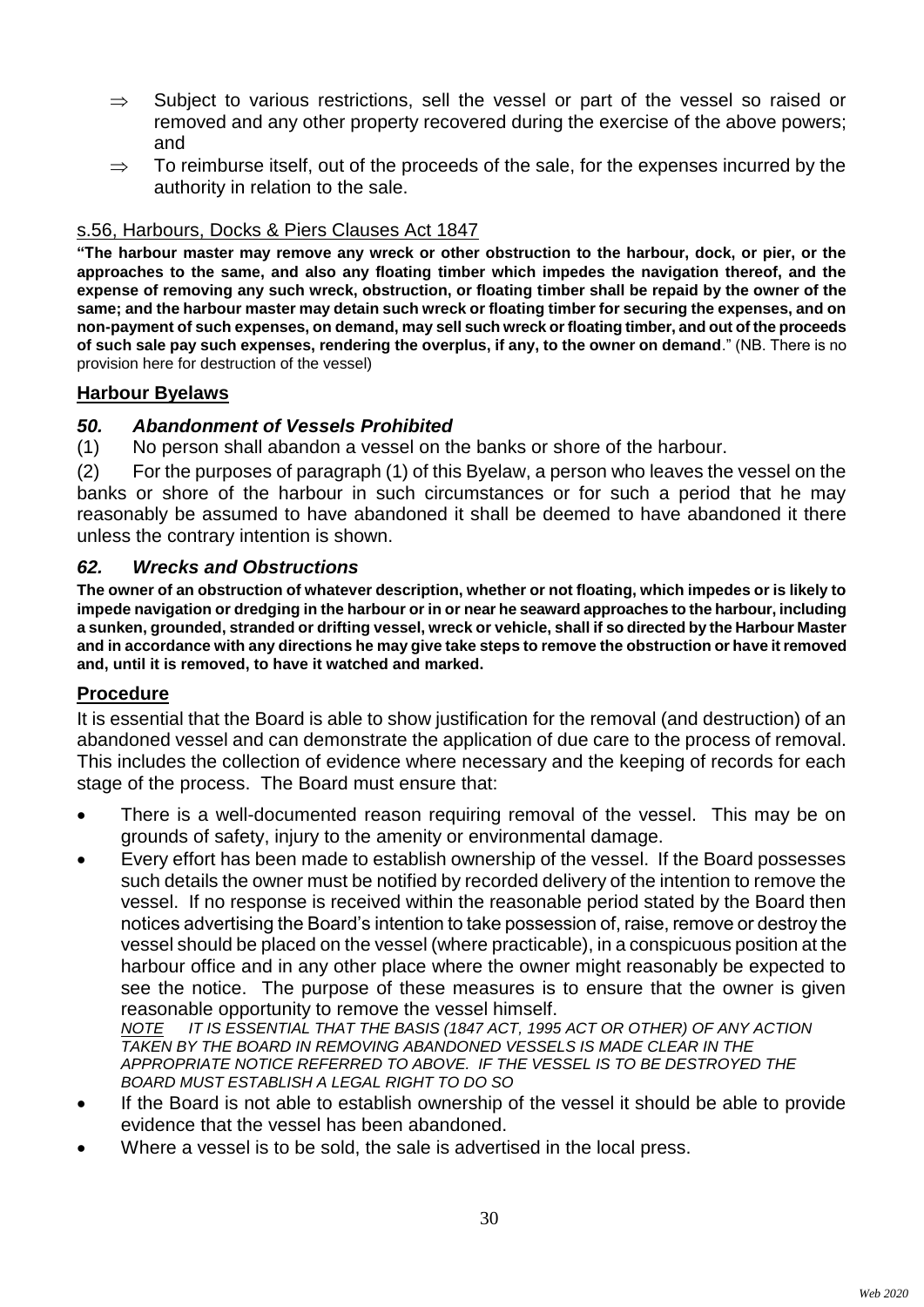- Prior to any action to take possession of, raise, remove or destroy a vessel the Board must document the condition of the vessel with written comments and, where appropriate, photographic evidence.
- A record of expenses and of proceeds of sale where applicable must be kept by the Board. This should include the cost of labour, Board assets, sub-contractors, legal fees, advertising etc.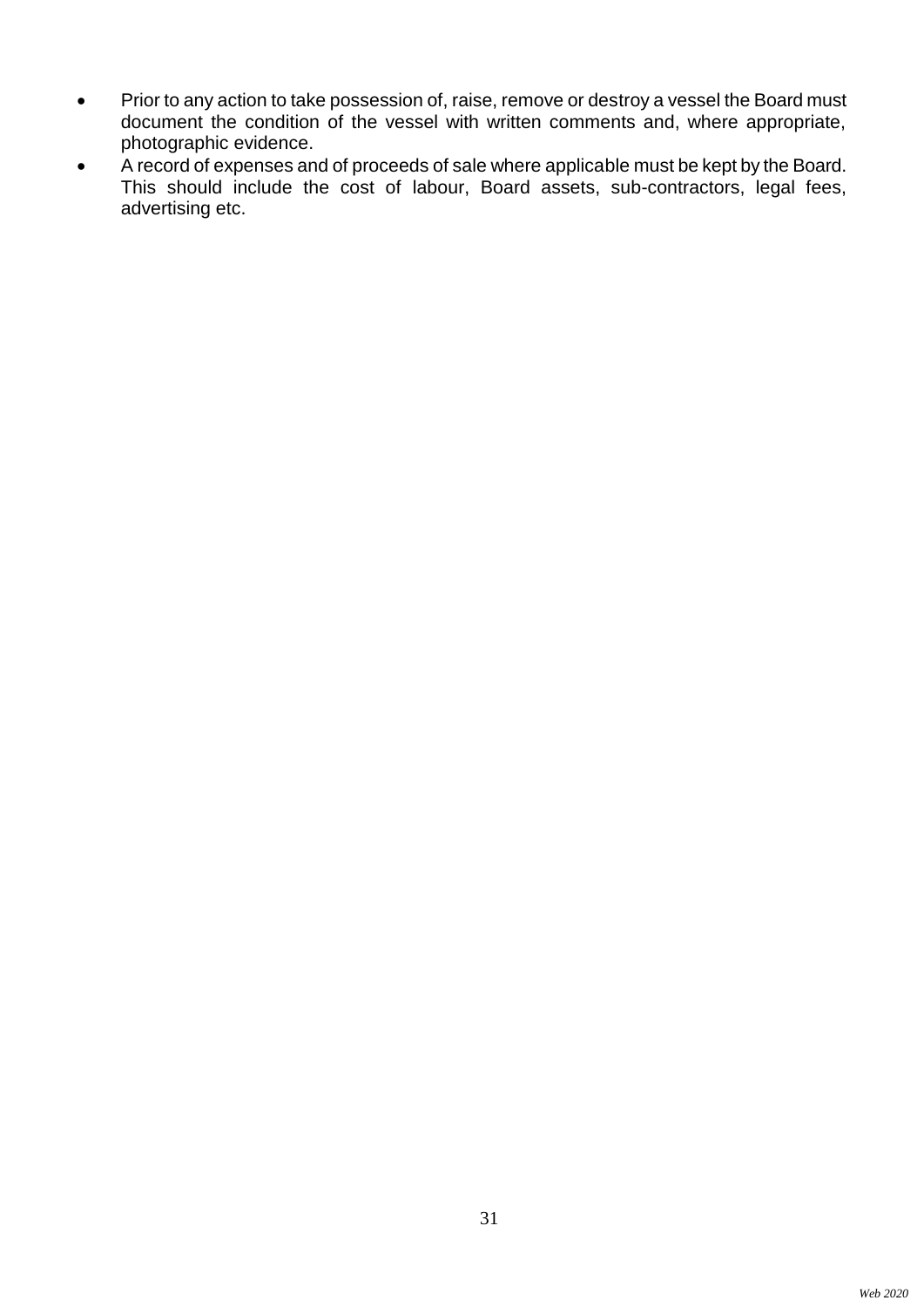## **3.7.3 ENVIRONMENT**

**LHB recognises its duty to exercise its functions with regard to nature conservation, biodiversity and other related environmental considerations.**

### **Environmental Management Plan**

The policy and functional objectives for managing Langstone Harbour are contained in the Langstone Harbour Management Plan. It sets out how the harbour will be managed in an environmentally responsible and sustainable way - as a marine Local Nature Reserve (LNR) and marine Site of Special Scientific Interest (SSSI), an Internationally Important Wetland under the Ramsar Convention, a Special Protection Area (SPA) under the Birds Directive and part of the Solent Maritime Special Area of Conservation (SAC) under the Habitats Directive.

In discharging its functions relating to the natural environment of the harbour the Board will have regard to the requirements of:

- The Conservation (Natural Habitats etc) Regulations 1995 (as amended)
- The EC Birds Directive
- The Wildlife and Countryside Act 1981
- The Town & Country Planning Act 1990
- The Natural Environment & Rural Communities Act 2006

Limits have been set on the total number of moorings. No additional pontoons can be installed without approval from the competent authorities.

The Harbour Board have adopted their Waste Management Plan. The Harbour has an environmental management plan.

The Harbour Board's Environment Officer maintains good liaisons and working links with Natural England and the Environment Agency, who are consulted on potentially damaging operations (PDOs).

Emergency plans have been drawn up to deal with accidents that might potentially threaten the environment

### **Education**

The Board's Environment Officer facilitates environmental education, both formal and informal. This includes a wide range of awareness raising initiatives, including interpretation boards, information leaflets, illustrated talks, web resources and guided walks around the harbour.

The LHB Environment Officer provides close formal links with schools and universities.

All known educational activities in the harbour are subject to risk assessments and are led by competent staff.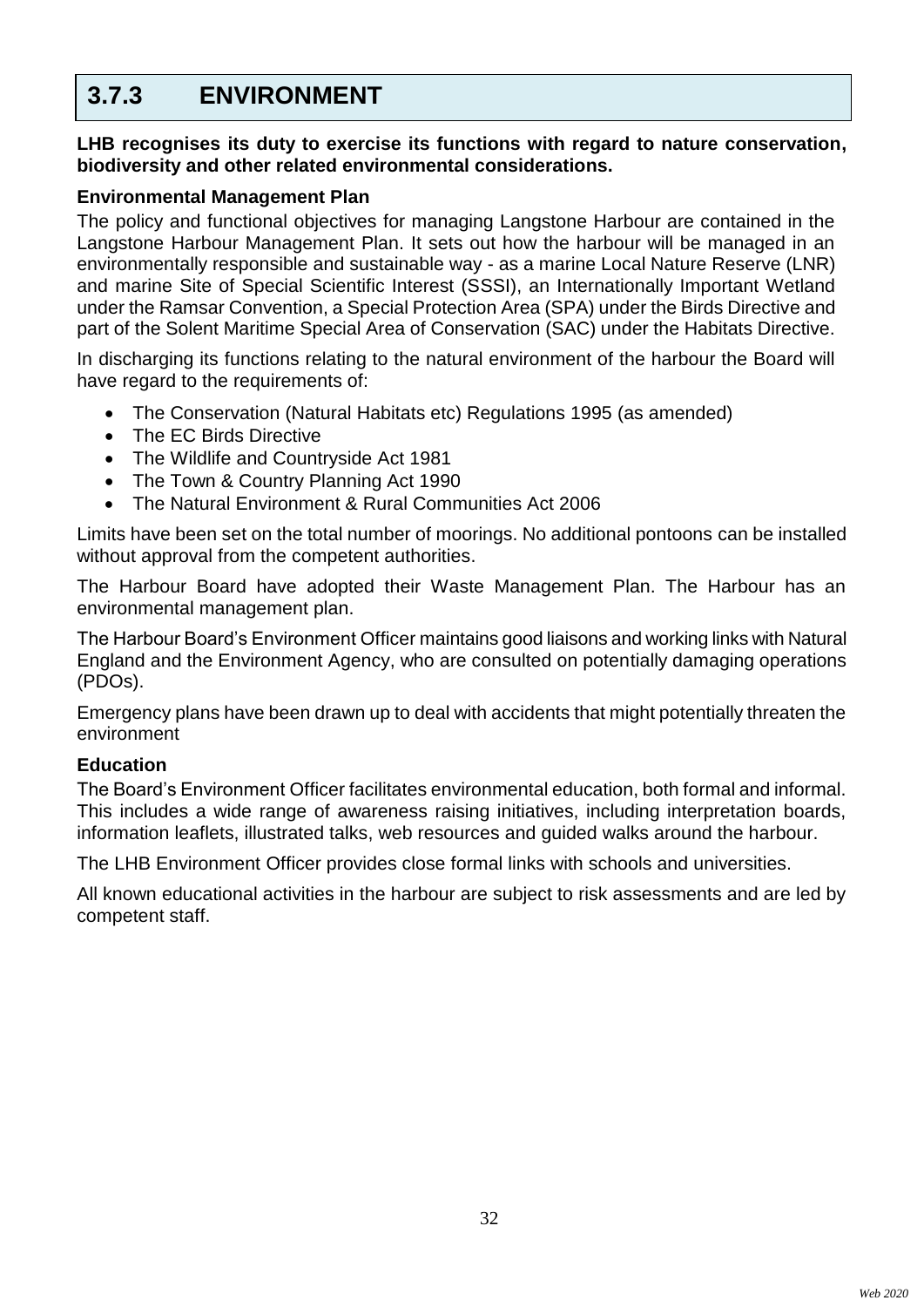## **3.7.4 MANAGEMENT OF NAVIGATION**

**Langstone Harbour Board has rules in byelaws and directions that every user must obey as a condition of his or her right to use the harbour. Langstone Harbour Board recognises its duty to make proper use of powers to make byelaws, and to give directions and to regulate all vessel movements in its waters. These powers shall be exercised in support of the policies and procedures underpinning the Marine Safety Management System and will be used to manage the navigation of all vessels. Langstone Harbour Board has clear policies on byelaw enforcement and will monitor compliance.**

### **Powers to Regulate Navigation**

Navigation in the harbour is regulated by the harbour master in accordance with the 1962 Act (as amended), the Pilotage Act 1987, harbour byelaws and special directions. Under the provisions of the Dangerous Vessels Act 1985 the harbour master may also give directions to prohibit the movement to, from or in the harbour of any vessel considered to pose a grave and imminent danger to the safety of persons or property or any vessel which may by sinking or foundering seriously prejudice the use of the harbour by other vessels. However such directions may be overridden by the Secretary of States Representative for maritime salvage (SoSRep), who may issue contrary directions to the harbour master in the interests of safety.

### **Management of Navigation Organisation and Management Responsibility**

Traffic management requirements for Langstone Harbour have been assessed in accordance with the provisions of MGN 401 (M+F), Vessel Traffic Services & Local Port Services, Amendment 2. LHB's risk assessment showed that VTS would be inappropriate and excessive; instead a Local Port Service is provided. Vessels using Langstone Harbour are subject to the reporting requirements of Southampton VTS, which covers the approaches to Langstone Harbour.

### **Plan: Directions and Port Passage Guidance**

There is no standing requirement for any vessel in Langstone Harbour to file a port passage plan. The Harbour Master may issue a Special Direction under Section 52 of The Harbours, Docks & Piers Clauses Act, 1847 which are incorporated with the Langstone HRO 1985 (SI 1985 No.1554) (including section 52 concerning Special Directions and section 53 concerning the issuing of Special Directions). The power to issue Special Directions may only be exercised by the Harbour Master.

### **Patrols**

The Harbour maintains a comprehensive patrol presence on the Harbour to enforce byelaws and other directions. There are procedures for the conduct of patrols and for enforcement in accordance with Police and Criminal Evidence Code.

### **Byelaws**

The Langstone Harbour Board has byelaws that provide effective control measures to manage the hazards identified in the risk assessments.

### **Events**

The Harbour Master works closely with all sailing clubs and organisations who use the harbour. Where necessary special arrangements, are made to assure the safety of the events they run.

#### **Moorings**

The Langstone Harbour Board maintains its deep water moorings to a high standard.

Conditions for mooring licences, issued by the Harbour, require that all moorings are fit for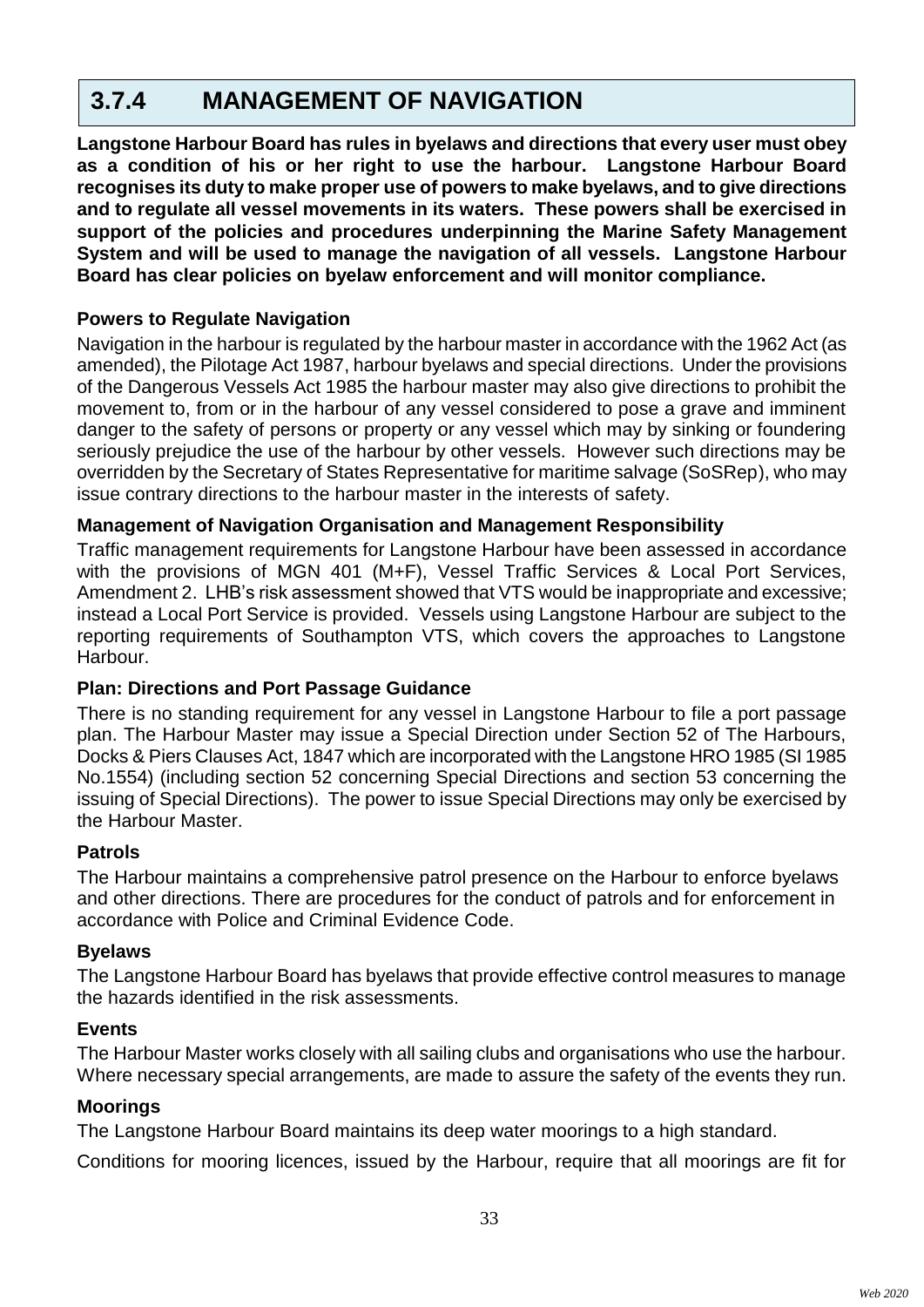purpose and are inspected regularly.

Procedures are laid down for the safe operation of the mooring barge.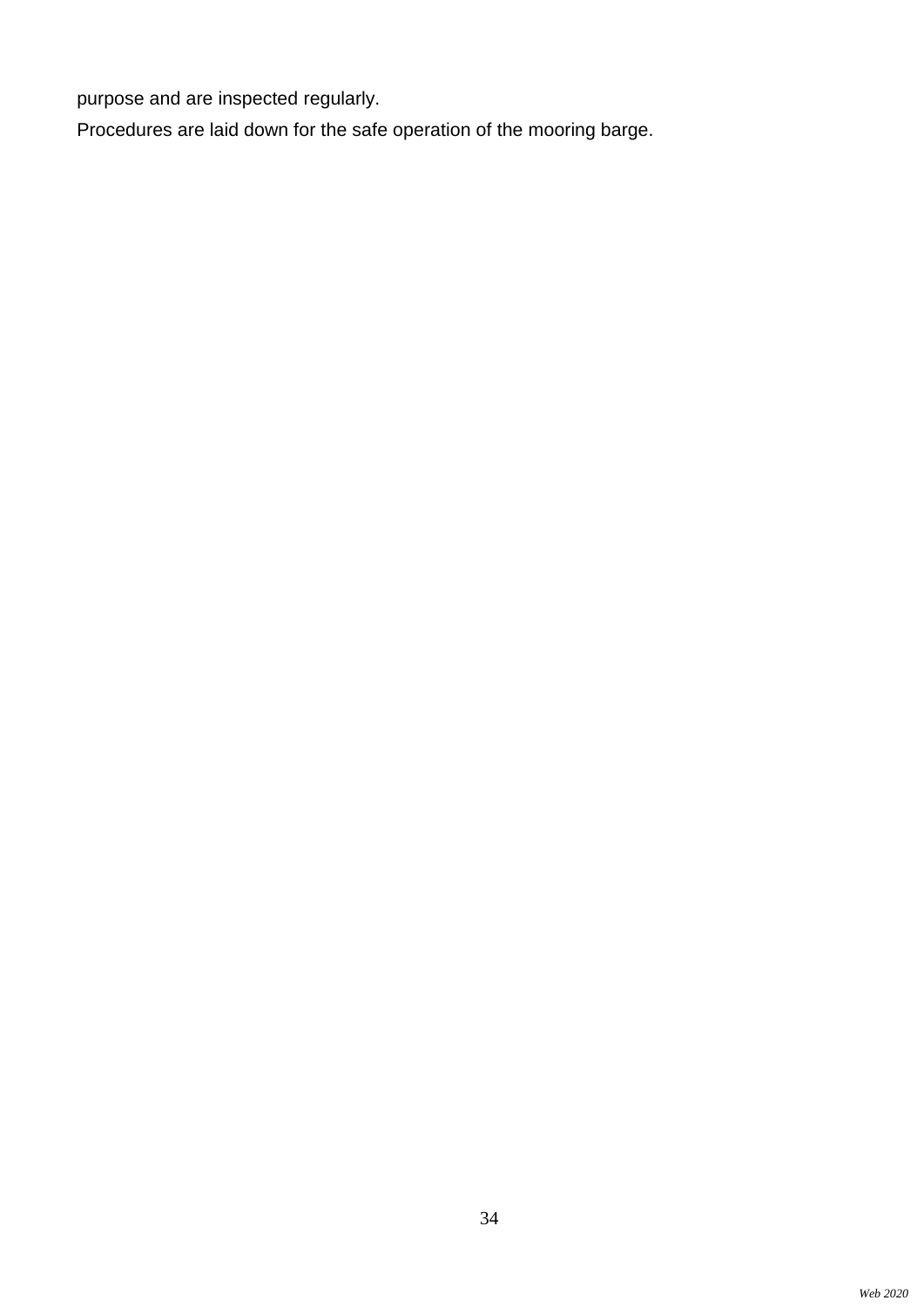## **3.7.5 PILOTAGE**

**Langstone Harbour Board has a duty to keep the need for pilotage and any service provided under constant and formal review, including the issue of pilotage directions.**

### **Organisation and Management Responsibility**

The Langstone Harbour Board's Local Port Service as set out in the Admiralty List of Radio Signals and as published on the LHB website. It provides a safe and efficient pilotage service and has powers to conduct or require pilotage, as both a Competent Harbour Authority (CHA) and a Statutory Harbour Authority (SHA).

Pilotage is compulsory for vessels:

- A. 48m or more
- B. 20m or more with more than 12 passengers

### **Authorisation of Pilots**

Pilots are authorised by the Langstone Harbour Competent Harbour Authority in accordance with the provisions of s3 of the Pilotage Act 1987.

The competence of pilots will be assessed in accordance with the relevant nationally agreed competence standards for pilots. The tripping requirements for authorisation are determined by Risk Assessment/Accident records and will be periodically reviewed against these criteria.

Suitable applicants for authorisation will initially be required to conduct twelve pilotage acts to each wharf (Kendall's and Bedhampton) under the supervision of a pilot or PEC holder authorised by the Board (6 inward and 6 outward, of which 6 should be completed during the hours of darkness) and will, on completion of these acts in accordance with the requirements above be expected to undergo an examination conducted by a suitably qualified person approved by the Board.

The knowledge and ability of candidates will be appropriate to the size and type of vessel trading to the harbour and will include a thorough knowledge and understanding of local navigational aids regulations and natural conditions. The requirement for local knowledge will extend to the limits of the Board's jurisdiction for pilotage.

Candidates will be required to provide the following information before being considered for the issue of a full Pilotage Certificate:-

- Name, Address, Date of Birth, Nationality, Previous sea experience.
- A valid Certificate of Competency or equivalent marine qualification approved by the Board.
- Type and tonnage of vessels previously served on.
- Confirmation of Medical Fitness, Eyesight, knowledge of the English language and any previous pilotage experience. A sound knowledge of International Regulations for the Prevention of Collision at Sea, the Langstone Harbour Pilotage Direction and pilotage procedures for the harbour, harbour byelaws and other relevant legislation.

### **Review of Pilotage Responsibilities**

The Board and other Solent pilotage authorities keep pilotage requirements under review through the Solent Navigation and Pilotage Co-ordination Committee (SNPCC).

### **Pilotage Exemption Certificates (PECs)**

Pilotage Exemption Certificates are issued in accordance with the Board's Regulations for Pilotage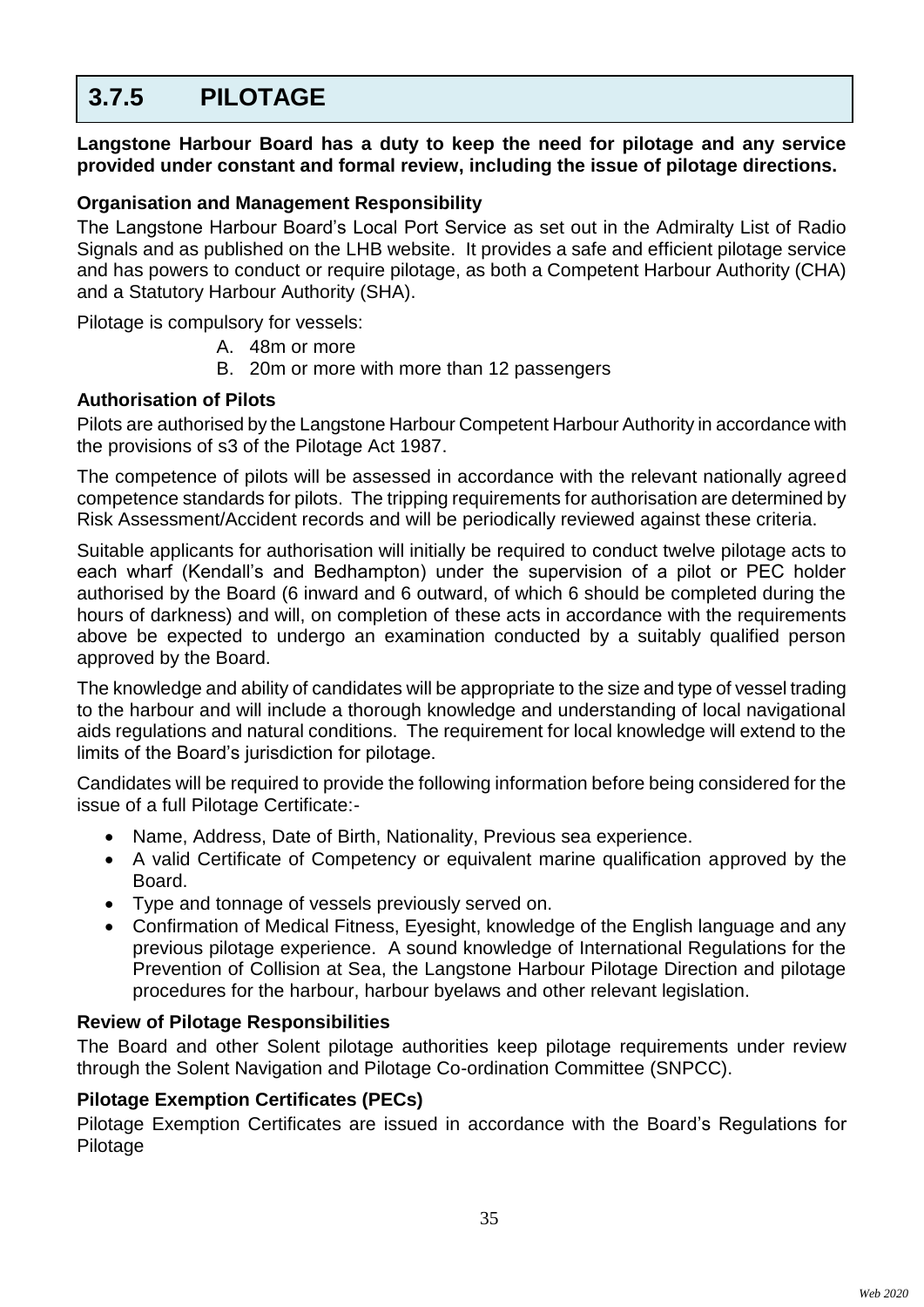## **3.7.6 MARINE SERVICES**

**Langstone Harbour Board's Marine Safety Management System covers the use of harbour craft and the provision of moorings.**

**The formal safety assessment is used to identify the need for and potential benefits for safety management of harbour craft. LHB ensures that Board vessels or craft which are used in the harbour are fit for purpose and that crew are appropriately trained and qualified for the tasks they are likely to perform.**

**Langstone Harbour Board ensures that byelaws and the power to give directions are available for these purposes.**

### **Marine Services Organisation and Management Responsibility**

### **Craft Regulation**

- MCA or Local Authority Certification is required for commercial vessels, including trip boats, that carry passengers.
- Vessels and Skippers of chartered boats or passenger vessels operating for commercial gain and venturing outside the Harbour are regulated according to MCA Codes of Practice.
- The Hayling Ferry must have MCA certification

### **Towage**

Only staff who have successfully completed a towage training course are permitted to take vessels in tow without supervision.

### **Workboats**

There are procedures for the safe operation of harbour launches based on the risk assessments.

#### **Diving**

Diving within the harbour may not be undertaken without notifying the Harbour Master.

HSE Commercial Diving standards and practices must be complied with.

### **Dredging**

Dredging is subject to formal Marine Licensing requirements.

#### **Salvage**

Only experienced staff would be authorised, following risk assessment, to get involved in a salvage operation.

### **Fuel**

The LHB automatic fuel pump dispenses marine diesel. Strict controls are taken to reduce the risk of spillage and of damage to the environment.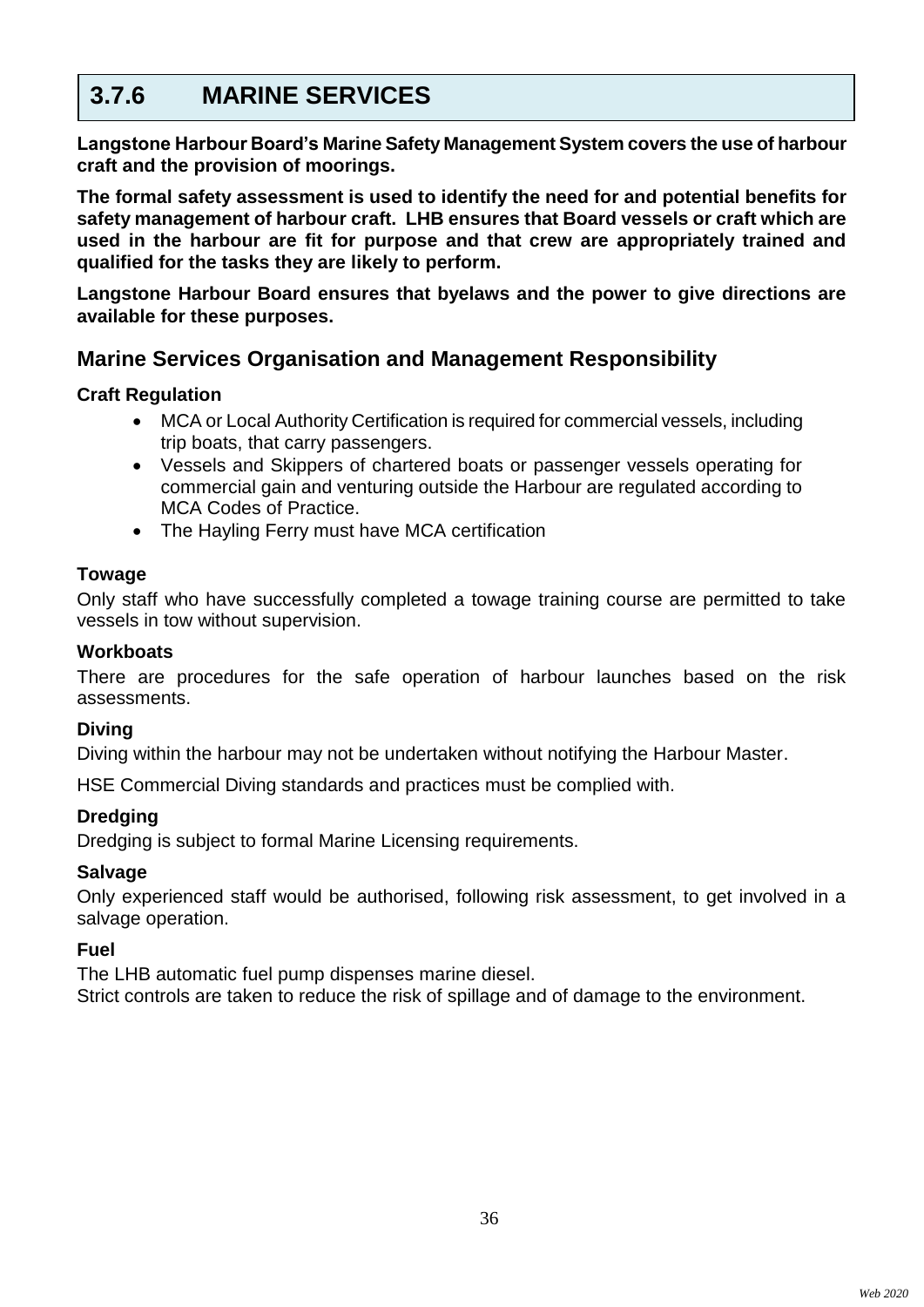## **4. MEASURE COMPLIANCE**

### **The organisation has established and will maintain a procedure to monitor and measure safety performance.**

### **Procedure to Monitor and Measure**

The procedure provides for:

- both qualitative and quantitative measures;
- monitoring of the extent to which the organisation's safety objectives are met;
- proactive measures of performance that monitor compliance with the safety management programme, operational criteria and applicable legislation and regulatory requirements;
- reactive measures of performance to monitor accidents, ill health, incidents (including near misses) and other historical evidence of deficient safety performance;
- recording of data and results of monitoring and measurement sufficient to facilitate subsequent corrective and preventative action analysis.

The organisation has established and will maintain a procedure for defining responsibility and authority for:

- taking action to mitigate any consequences arising from accidents, incidents or nonconformances;
- the initiation and completion of corrective and preventative actions;
- confirmation of the effectiveness of corrective and preventative actions taken.

This procedure requires that all proposed corrective and preventative actions are reviewed through the risk assessment process prior to implementation.

Any corrective or preventative action taken to eliminate the causes of actual and potential non-conformities are to be appropriate to the magnitude of problems and the risk encountered.

The organisation implements and records any changes in the documented procedures resulting from corrective and preventative action, as specified by the procedure for the control of documents.

### **Recording Accidents, Incidents and Non-conformities**

An incident log is maintained at the Harbour Office. Records are kept of all accidents and incidents that come to the attention of the Board, both in hard copy and on a digital database.

Any follow up action that may be required is recorded. Written complaints and replies are held on file. Major incidents are subject to immediate investigation to establish cause and to validate control measures.

The reporting requirements of RIDDOR and of the Marine Accident Investigation Branch (MAIB) are followed. Accident statistics are published in the Annual Report.

### **Safety Inspections and Checklist of Controls**

There is also a checklist of control measures. Against each control will be stipulated when each control measure is to be checked and by whom.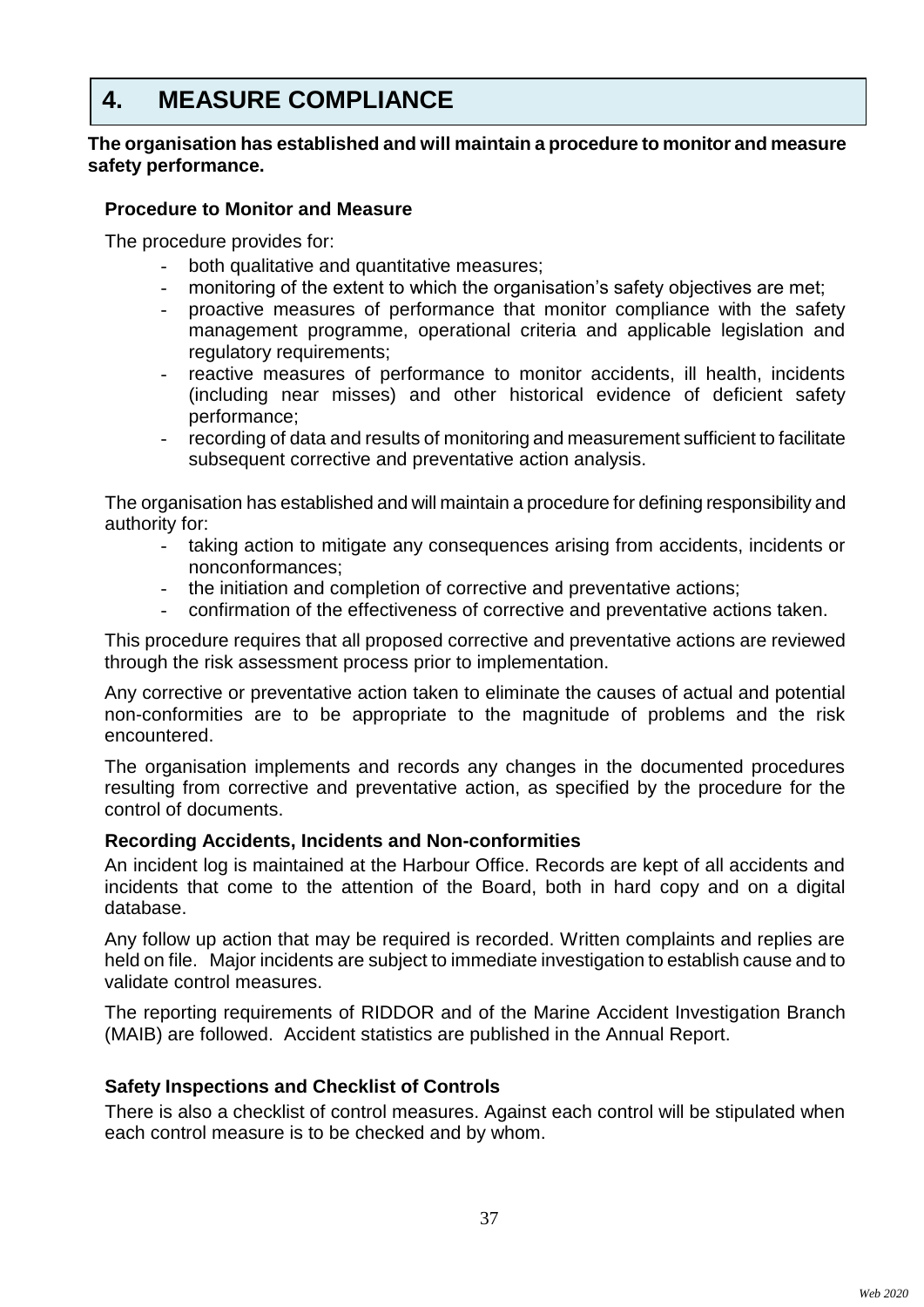## **5. REVIEW**

**Langstone Harbour Board will monitor, review and audit the marine safety management system on a regular basis, including annual independent audits of the whole system.**

The Harbour Master will include a review of any accidents, incidents or near misses in Board Reports.

LHB will monitor, review and audit the marine safety management system on a regular basis so that lessons are learned from all the relevant experience and such lessons are effectively applied.

Performance of the system shall be assessed and, where appropriate, benchmarked against other ports that have adopted good practice.

Investigations by the Harbour Master of marine incidents have two essential purposes:

a) to determine the cause of the incident, with a view to preventing a recurrence of that incident (or similar); and

b) to determine if an offence has been committed: if so, there may be the need on the part of a harbour authority to initiate enforcement action that may lead to prosecution in their own right or through an agency of another authority such as the Police or the MCA.

By ensuring that a robust, rigorous, objective investigation has been carried out, the board and the duty holder can be assured that their obligations for compliance have been addressed.

Any conclusions from investigations or lessons learned are reported to the Board together with measures being taken to prevent a recurrence. If appropriate a more detailed report will be submitted to the Board or the MAIB by the quickest means available.

Where necessary the MCA may undertake a PMSC verification visit. These verification visits may be arranged following an MAIB investigation into an incident, but may also be triggered by other indicators of noncompliance.

### **Annual Review and Report**

Every year ABP Marine Environmental Research will conduct an audit of the Marine Safety Management System. A report will be given to the Board each year giving an overview of accidents and failures during the year, with recommendations for addressing shortcomings. Notwithstanding this report, the system will be kept under continuous appraisal and immediate action taken where necessary.

Once every three years, the MCA will ask the duty holder to confirm in writing if their harbour authority is complying with the Code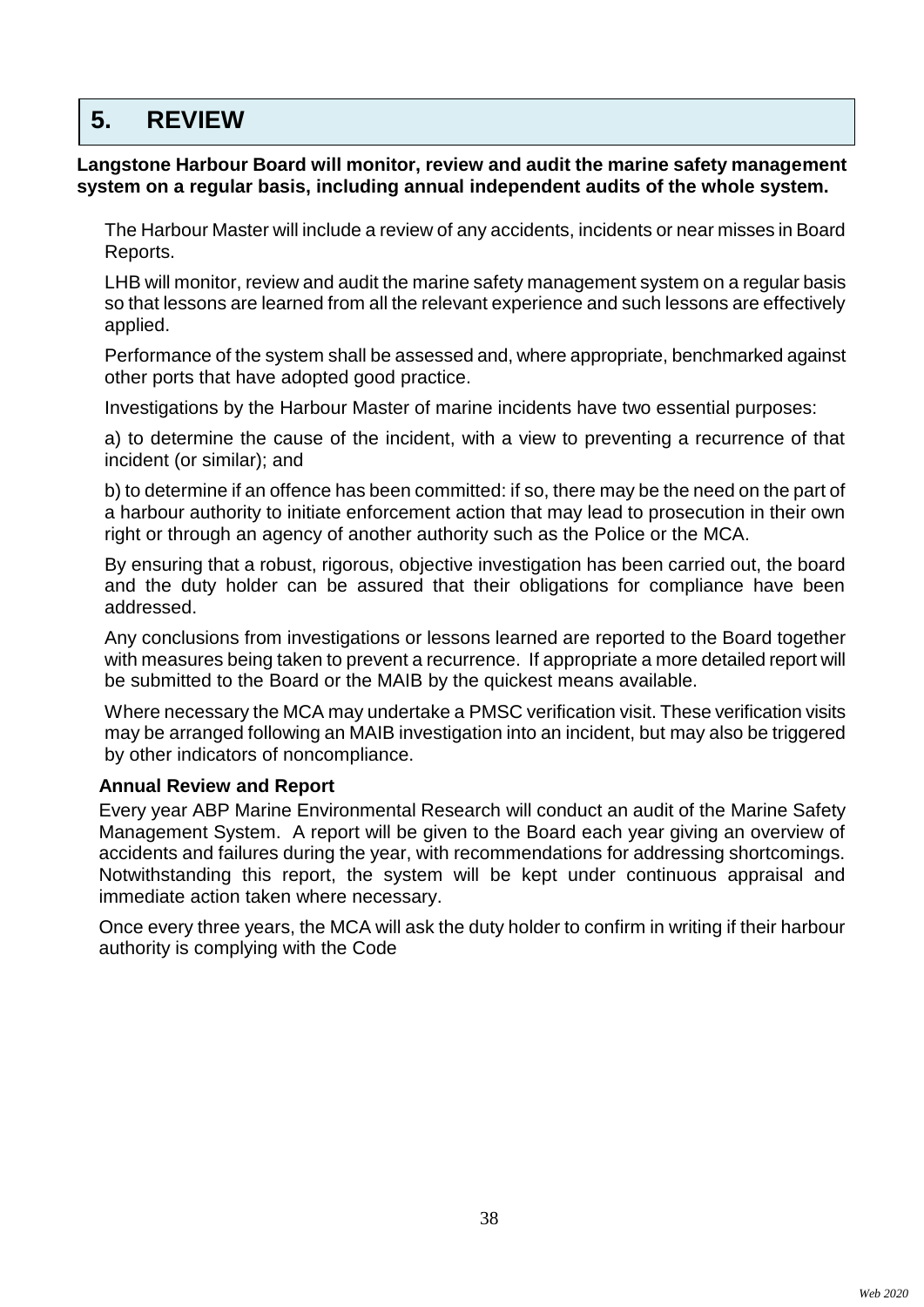## **6. RECORD**

**The Langstone Harbour Board has established and will maintain internally produced information and Marine Safety Management records inclusive of the results of audits and reviews in both paper and electronic format. Externally produced documentation will be retained in either paper and/or electronic format, whatever is appropriate.** 

### **Document and data control**

The organisation has established and will maintain its procedure for controlling all documents and data required for its safety management to ensure that:

- a) Such records are required to be legible, identifiable and traceable to the activities involved. Records are stored and maintained in such a way that they are readily retrievable and protected against damage, deterioration or loss. they can be located;
- b) they are periodically reviewed, revised as necessary and approved for adequacy by authorised personnel;
- c) current versions of relevant documents and data are available at all locations where operations essential to the effective functioning of the system are performed. This requirement is largely met by having the key safety documents available on the internal computer network.
- d) obsolete documents and data are promptly removed from all points of issue and points of use or otherwise assured against unintended use; and
- e) archived documents and data retained for legal and knowledge preservation purposes, are suitably identified.

### **Publication of Plans and Reports**

To demonstrate the authority's commitment to maritime safety and ensure the involvement of harbour users, a safety plan for marine operations shall be published at least every three years. The plan shall illustrate how the policies and procedures will be developed to satisfy the requirements under the Code. It shall commit the authority to undertake and regulate marine operations in a way that safeguards the harbour, its users, the public and the environment. It shall refer to commercial activities in the harbour; the efficient provision of specified services and the effective regulation of shipping. It shall also explain how commercial pressures would be managed without undermining the safe provision of services and the efficient discharge of its duties.

The duty holder will also publish an assessment of the harbour authority's performance against the plan. Information gathered from the monitoring and auditing of the marine safety management system, shall be used to support the analysis and conclusions.